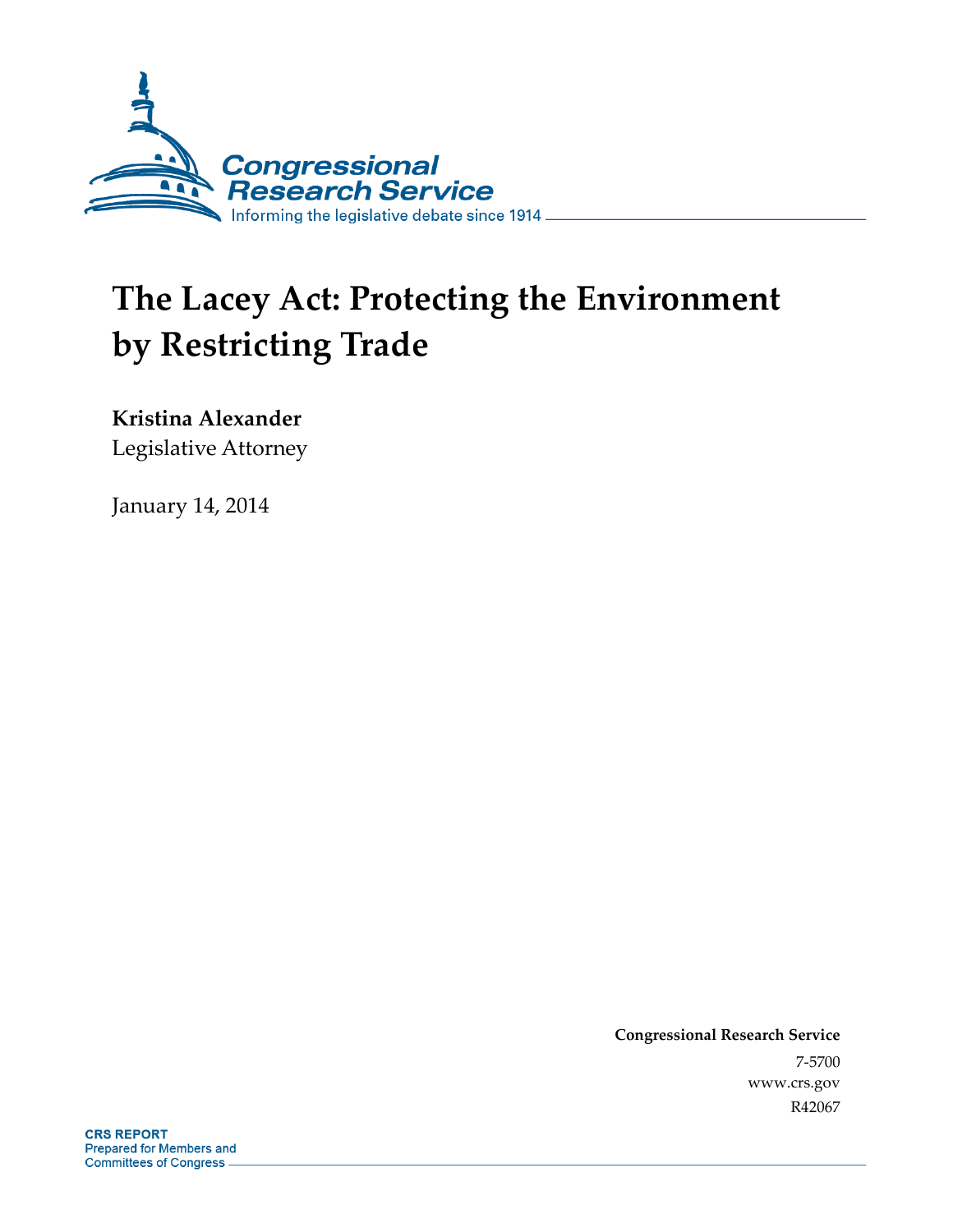## **Summary**

The Lacey Act was enacted in 1900 to prevent hunters from illegally killing game in one state and escaping prosecution by crossing state lines. It has evolved into a law that prohibits import, export, transport, purchase, or sale of species when that action would violate state, federal, tribal, or foreign law. Congress amended the Lacey Act most recently in 2008, expanding the reach of the act to include timber and timber products. Implementation of the 2008 Amendments has proved controversial, and the Department of Agriculture Animal and Plant Health Inspection Service (APHIS) initially delayed implementing the act's new declaration requirements for importing wood products.

Some find the Lacey Act puzzling. While people charged with violating the act are charged with violating a U.S. law, that prosecution is premised on a violation of another law, sometimes the law of another country. That has led some to claim that the United States is enforcing the laws of another country. U.S. conservation laws (such as the Lacey Act), however, have long protected species and habitats even outside of the United States. Worldwide conservation was one reason for expanding Lacey Act coverage to more plants in 2008. Preserving U.S. timber jobs and prices was another reason. However, the 2008 Amendments to the Lacey Act allow enforcement of foreign laws that are not directly related to conservation or U.S. jobs, such as failure to pay foreign stumpage fees, or shipping wood in violation of a country's export restrictions. After search warrants were executed by the Department of the Interior Fish and Wildlife Service (FWS) against Gibson Guitar Corp. of Nashville, TN, in August 2011, based on the possible illegal import of wood from India, the  $112<sup>th</sup>$  Congress took another look at whether the 2008 Amendments achieve the goals of the Lacey Act. Bills in the  $113<sup>th</sup>$  Congress would alter how the 2008 Amendments are applied (H.R. 3280 and H.R. 3324) by establishing a grandfathering provision and changing the declaration requirement, respectively.

In July 2012, Gibson settled charges that imports in 2008 and 2009 had violated the Lacey Act, agreeing to pay a \$300,000 penalty, make a \$50,000 donation to a wildlife nonprofit group, and withdraw its claims to recover wood forfeited during the Madagascar investigation. The United States returned the wood from India seized in 2011. As part of the settlement, the United States agreed that Indian trade law, on which the alleged 2011 violations were based, was unclear. However, Gibson admitted that it had continued to import ebony from Madagascar after learning that it was illegal.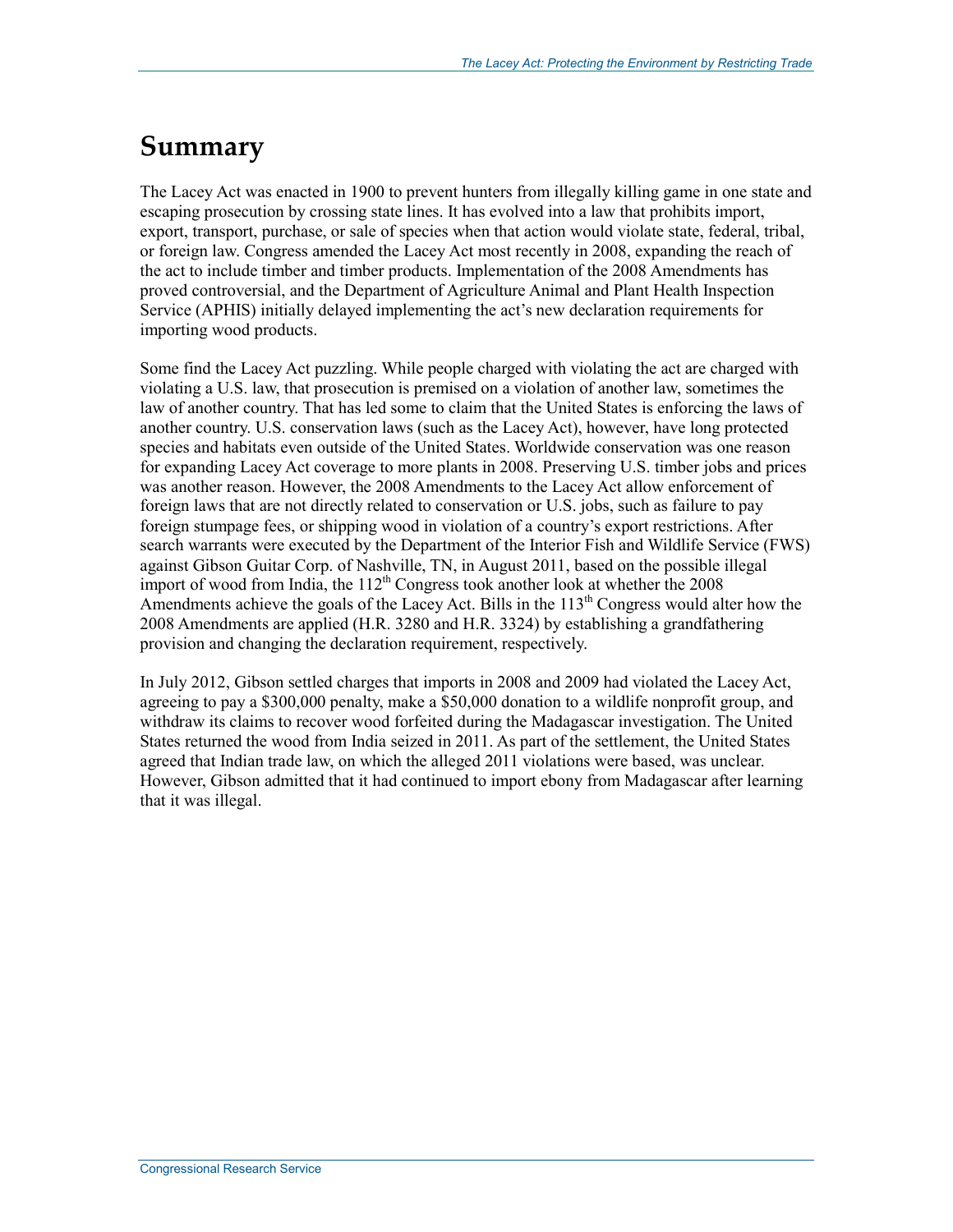## **Contents**

## Figures

| Figure A-1. Phase-In Schedule of Enforcement of the Declaration Requirement for Goods |  |
|---------------------------------------------------------------------------------------|--|
|                                                                                       |  |

### **Tables**

|--|--|

## Appendixes

|--|--|--|

### Contacts

|--|--|--|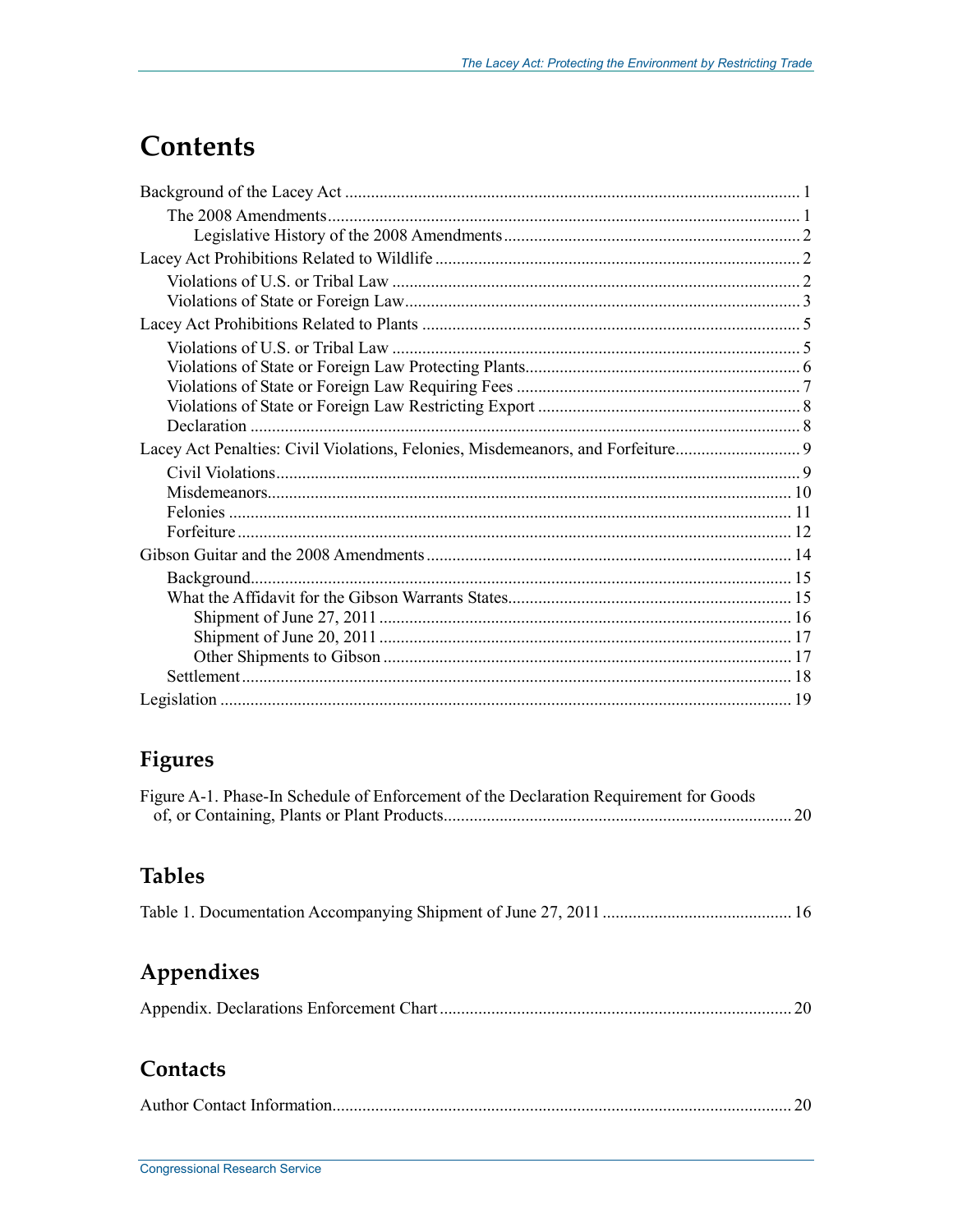## **Background of the Lacey Act**

The Lacey Act addresses conservation by targeting trade. As adopted in 1900, the Lacey Act made it a federal crime to ship game killed in violation of one state's laws to another state.<sup>1</sup> It also regulated the introduction of non-native species and prohibited shipment of wildlife without clear identification of the contents and shipper. ${}^{2}$  This report will examine the portions of the Lacey Act that pertain to transporting fish, wildlife, and plants that were taken in violation of another law, and will not address the other provisions of the act.

While it has been amended many times since 1900, the Lacey Act's format has remained the same: with respect to fish, wildlife, and plants, generally speaking, it is a violation of the act to violate another law, be it state, federal, tribal, or foreign. Accordingly, making a case under the Lacey Act requires a violation of an underlying law as well as a violation of the act itself.

The act has a broad reach. It applies to any person, with *person* defined to include individuals, corporations, government officials, and government agencies.<sup>3</sup> It covers violations of state, federal, tribal, or foreign laws (including regulations) that regulate "the taking, possession, importation, exportation, transportation, or sale" of wildlife or plants.<sup>4</sup> It is enforced by the Fish and Wildlife Service (FWS) of the Department of the Interior, the National Oceanic and Atmospheric Administration of the Department of Commerce, Customs and Border Protection (CBP) of the Department of Homeland Security, and the Animal and Plant Health Inspection Service (APHIS) and the Forest Service of the Department of Agriculture.<sup>5</sup>

### **The 2008 Amendments**

In 2008, the Lacey Act was amended, expanding the definition of plants to include trees and plant products, and prohibiting different types of trade related to plants. In August 2011, FWS executed search warrants for the premises of Gibson Guitar Corp. reportedly based on Gibson's violations of the 2008 Amendments when Gibson allegedly imported unfinished wood in violation of India's export laws (laws the U.S. government later conceded were vague). <sup>6</sup> Because Gibson has claimed its imported wood was sustainably harvested, some argue that the 2008 Amendments do not conserve environmental resources exclusively but can hurt U.S. workers by enforcing foreign laws that protect foreign workers. Others argue that the act protects U.S. jobs. For more discussion on the policy behind the amendments, see CRS Report R42119, *The Lacey Act: Compliance Issues Related to Importing Plants and Plant Products*, by Pervaze A. Sheikh.

<sup>&</sup>lt;sup>1</sup> Act of May 25, 1900, §3, 31 Stat. 187.

 $2^2$  Act of May 25, 1900, §2 and §4, respectively, 31 Stat. 188.

 $3$  16 U.S.C. §3371(e).

 $4$  16 U.S.C. §3371(d).

 $<sup>5</sup>$  See 16 U.S.C. §3371(h) (defining Secretary as the Secretary of the Interior and the Secretary of Agriculture);</sup> 16 U.S.C. §3373(a) (stating that the provisions will be enforced by "the Secretary, the Secretary of Transportation, or the Secretary of the Treasury").

<sup>&</sup>lt;sup>6</sup> See Criminal Enforcement Agreement between Department of Justice and Gibson Guitar Corp. (July 27, 2012), http://www.fws.gov/home/feature/2012/USvGibsonGuitarAgreement.pdf.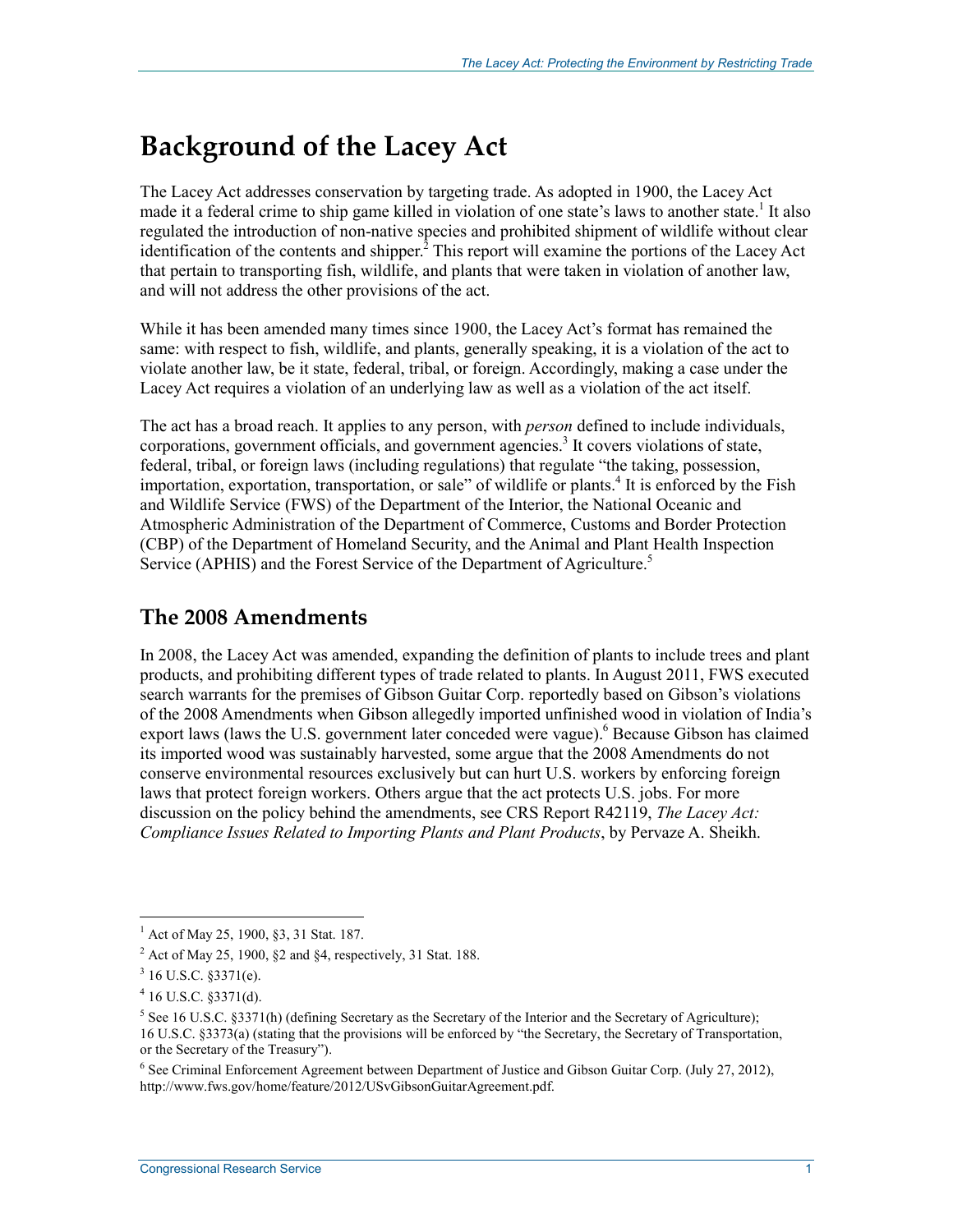### **Legislative History of the 2008 Amendments**

According to the legislative history for the 2008 amendments, its purposes were two-fold: to promote ecosystem protection and to aid the U.S. timber industry. According to the House conference report, the amendments address the following problems:

[I]llegal logging undermines responsible forest enterprises by distorting timber markets with unfair competition and price undercutting. Illegal logging also threatens the conservation of forest resources, wildlife, and biodiversity, by facilitating forest conversion to non-forest uses and depleting or completely eliminating certain forest ecosystems or the habitat of certain forest dependent wildlife. Finally, illegal logging results in a loss of revenue when taxes or royalties are not paid that could otherwise be invested in sustainable forest management or economic development.<sup>7</sup>

Senator Wyden, a co-sponsor of a bill that led to the 2008 Amendments, described the benefits of the act as follows: "This legislation will raise the risks for illegal trade without harming legal trade and will be an important step toward leveling a playing field currently stacked against the U.S. forest products industry and importers and retailers committed to trading in legal wood products."<sup>8</sup>

Senator Alexander, another co-sponsor, discussed the bill's projected economic impact of illegal timber imports: "[I]t is an estimated \$1 billion a year in depressed prices and reduced exports. It depresses prices \$500 million to \$700 million annually. It means the people who play by the rules in the United States are having money taken from them by criminals who don't play by the rules in other countries ..."<sup>9</sup>

## **Lacey Act Prohibitions Related to Wildlife**

Because of the complexity of the act, involving federal, state, and/or foreign laws, the act is best analyzed with respect to the type of goods it seeks to protect. This report will first look at those parts of the Lacey Act pertaining to wildlife. Plants will be discussed later in the context of the 2008 Amendments. However, as will be discussed in greater detail below, with respect to both wildlife and plants, penalties for Lacey Act violations are based on the degree of knowledge or care taken by the alleged offender, while forfeiture of protected wildlife and plants under the Lacey Act is on a strict liability basis.

### **Violations of U.S. or Tribal Law**

The act uses the term *fish or wildlife* to include "any wild animal, whether living or dead ... [including] any part, product, egg, or offspring thereof."<sup>10</sup> This report will simply use the term *wildlife*. There are two types of prohibited acts pertaining to wildlife. The first makes it illegal to "import, export, transport, sell, receive, acquire, or purchase" wildlife if that creature was "taken, possessed, transported, or sold in violation of any law ... of the United States or in violation of

 7 H.Rept. 110-627; 1981 USCCAN p. 127, 536. (May 13, 2008).

<sup>8</sup> S. Cong. Rec. 15622, at 15635 (December 14, 2007).

<sup>&</sup>lt;sup>9</sup> S. Cong. Rec. at 13968 (November 6, 2007).

 $^{10}$  16 U.S.C. 83371(a).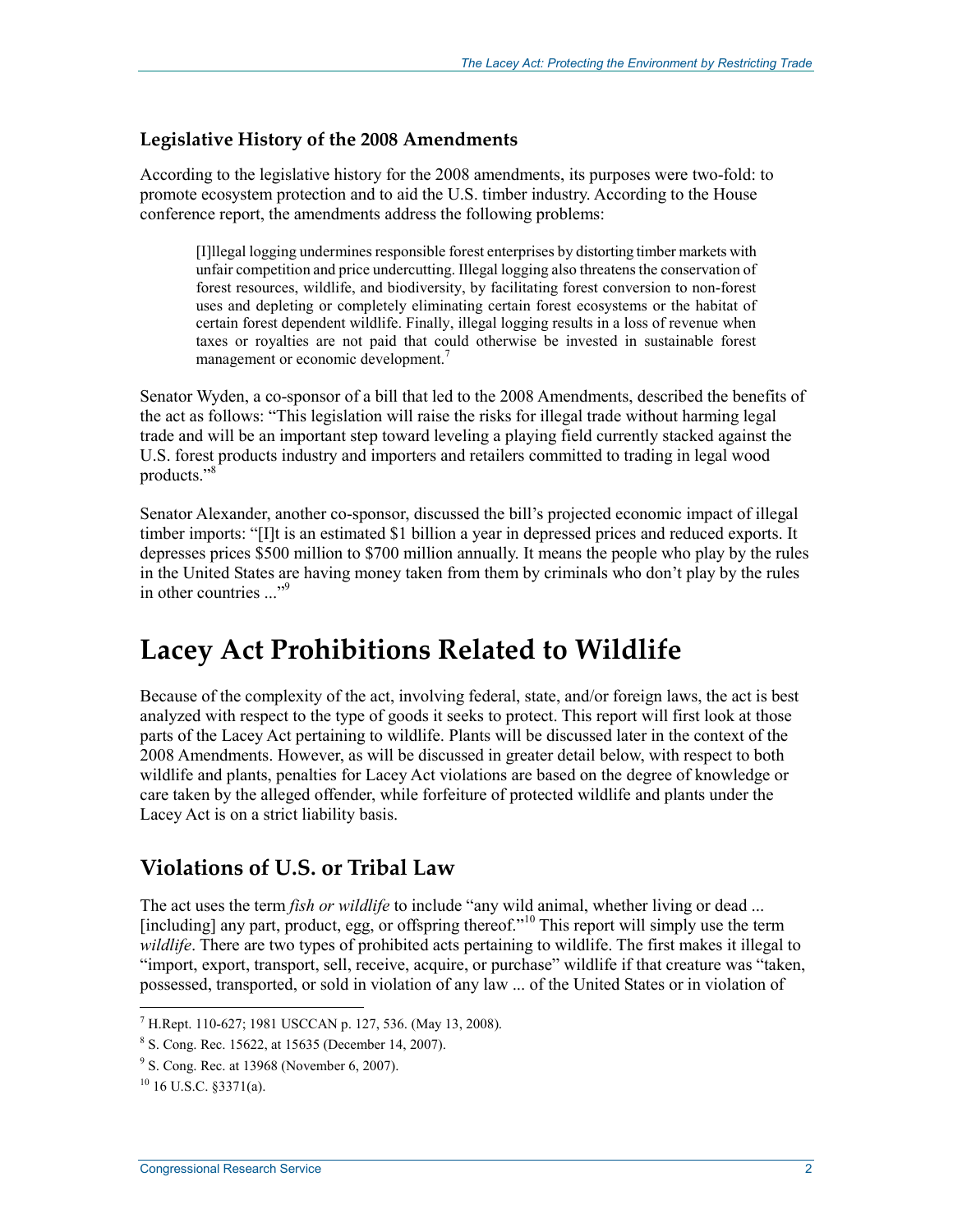any Indian tribal law."<sup>11</sup> In this case, a violation of a federal law that regulates wildlife is also a violation of the Lacey Act if the wildlife in question was imported, exported, transported, sold, or received.

#### **Example12 1 (Section 3372(a)(1))**

Assume a person has killed a hummingbird in the state of Oklahoma. That is a violation of the Migratory Bird Treaty Act (MBTA), a federal law.13 However, it is not a violation of the Lacey Act. Even though wildlife was taken in violation of a federal law, that wildlife was not then imported, exported, transported, sold, received, acquired, or purchased, as required for a Lacey Act violation.

#### **Example 2 (Section 3372(a)(1))**

Assume a person has killed a hummingbird in the state of Oklahoma. That person has violated the MBTA. That person then sells the feathers to a person in Oklahoma. By making the sale, that person has also violated the Lacey Act because there was a sale of wildlife (which by definition includes parts of that animal) that was taken in violation of a federal law. The buyer also has violated the Lacey Act because the buyer purchased wildlife that was taken in violation of a federal law.

### **Violations of State or Foreign Law**

The second type of wildlife prohibition under the Lacey Act involves interstate or foreign commerce. Section 3372(a)(2)(A) of the Lacey Act makes it illegal to "import, export, transport, sell, receive, acquire, or purchase in interstate or foreign commerce" wildlife if that wildlife was "taken, possessed, transported, or sold in violation of any law or regulation of any State or in violation of any foreign law."14 For this type of violation, the underlying law must be state or foreign. It should be noted that while a violation of foreign law can be a predicate act, punishment is based on United States law, not foreign law.

While the language clearly includes state regulatory violations as a predicate act to a Lacey Act violation ("in violation of any law or regulation of any State"), it is not so clear from the statute whether violations of foreign regulations may also be the basis for a Lacey Act violation. Courts, however, have held that foreign regulations may be the foundation for a charge. The Eleventh Circuit reviewed congressional intent before holding that violations of foreign regulations and other legally binding provisions are also a basis for making a Lacey Act enforcement case.<sup>15</sup> The Ninth Circuit found that Congress used the term "foreign law" so it would encompass the many forms that foreign legal edicts may take.16

 $11$  16 U.S.C. §3372(a)(1).

<sup>&</sup>lt;sup>12</sup> The *Examples* in this report should be considered hypothetical situations and not factually or legally true.

 $13$  16 U.S.C. §703(a).

 $14$  16 U.S.C. §3372(a)(2)(A).

<sup>&</sup>lt;sup>15</sup> See United States v. McNab, 331 F.3d 1228 (11<sup>th</sup> Cir. 2003).

<sup>&</sup>lt;sup>16</sup> United States v. 594,464 Pounds of Salmon, 871 F.2d 824, 826 (9<sup>th</sup> Cir.1989).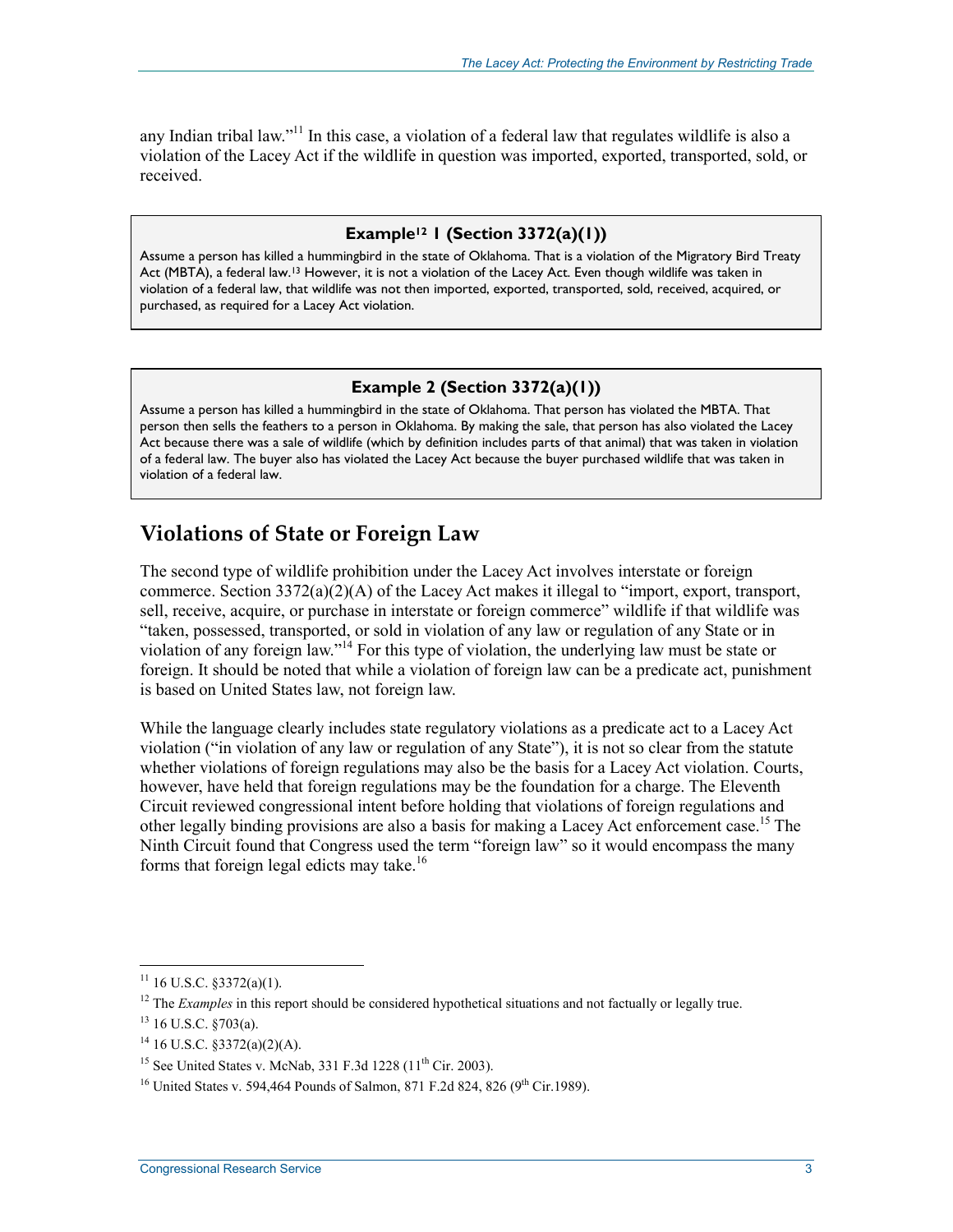#### **Example 3 (Section 3372(a)(2)(A))**

Assume a person has killed a deer in violation of Wisconsin's hunting laws. The deer is field dressed and consumed without leaving the state or entering commerce. There is no violation of the Lacey Act because there is no interstate commerce.

#### **Example 4 (Section 3372(a)(2)(A))**

Assume a person has killed a deer in violation of Wisconsin's hunting laws by hunting in an area where it is not allowed—for example, a petting zoo. The venison is sold to a person in interstate commerce. Because interstate commerce was involved, the seller has violated the Lacey Act. Likewise, the buyer also has violated the Lacey Act.

The Lacey Act has an expanded use of the term *sale* in the context of wildlife violations. It deems an offer to provide guiding or outfitting services, or to provide a hunting or fishing license or permit as a sale.<sup>17</sup> Accordingly, obtaining a hunting license in violation of tribal law can be the predicate violation of the Lacey Act.<sup>18</sup>

Before a violation occurs under either Section 3372(a)(1) or Section 3372(a)(2)(A), both parts of the Lacey Act must be triggered—the underlying or predicate law and then the Lacey Act. Courts must determine the validity of both the predicate violation and the action that triggers the Lacey Act charge. Where the predicate violation is one of foreign law or regulation, the federal courts have the authority to determine whether a foreign law has been violated.<sup>19</sup> Federal courts also have jurisdiction when the underlying violation is one of tribal law.<sup>20</sup>

Establishing violations of foreign law can lead to complicated situations. For example, the United States seized the hide and horns of an Afghan Urial, a type of big horn sheep, imported to Virginia from Pakistan. The importer of the animal argued that Pakistan had no national law protecting the Urial and that he had a valid permit from the province where it was taken. The Fifth Circuit held that a Pakistani law that prohibited the export of wild animal hides barred the export of the Urial pelt.<sup>21</sup> In another case a man was convicted of importing spiny lobsters to the United States that were caught in violation of Honduras law. By the time the conviction was appealed, "the Honduran government reversed its position; it [refuted] the validity of the laws it previously verified."<sup>22</sup> The Eleventh Circuit held that Honduras law at the time the conduct occurred prohibited harvesting the spiny lobsters and upheld the Lacey Act conviction.<sup>23</sup>

 $17$  16 U.S.C. §3372(c).

 $18$  See United States v. March, 111 Fed. Appx. 888 ( $9<sup>th</sup>$  Cir. 2004).

 $19$  Fed. R. Civ. P. 44.1: "... In determining foreign law, the court may consider any relevant material or source, including testimony, whether or not submitted by a party or admissible under the Federal Rules of Evidence. The court's determination must be treated as a ruling on a question of law."

<sup>&</sup>lt;sup>20</sup> United States v. March, 111 Fed. Appx. 888 ( $9<sup>th</sup>$  Cir. 2004).

<sup>&</sup>lt;sup>21</sup> United States v. One Afghan Urial Ovis Orientalis Blanfordi Fully Mounted Sheep, 964 F.2d 474 (5<sup>th</sup> Cir. 1992).

<sup>&</sup>lt;sup>22</sup> United States v. McNab, 331 F.3d 1228, 1232 (11<sup>th</sup> Cir. 2003).

<sup>&</sup>lt;sup>23</sup> United States v. McNab, 331 F.3d 1228, 1242 (11<sup>th</sup> Cir. 2003).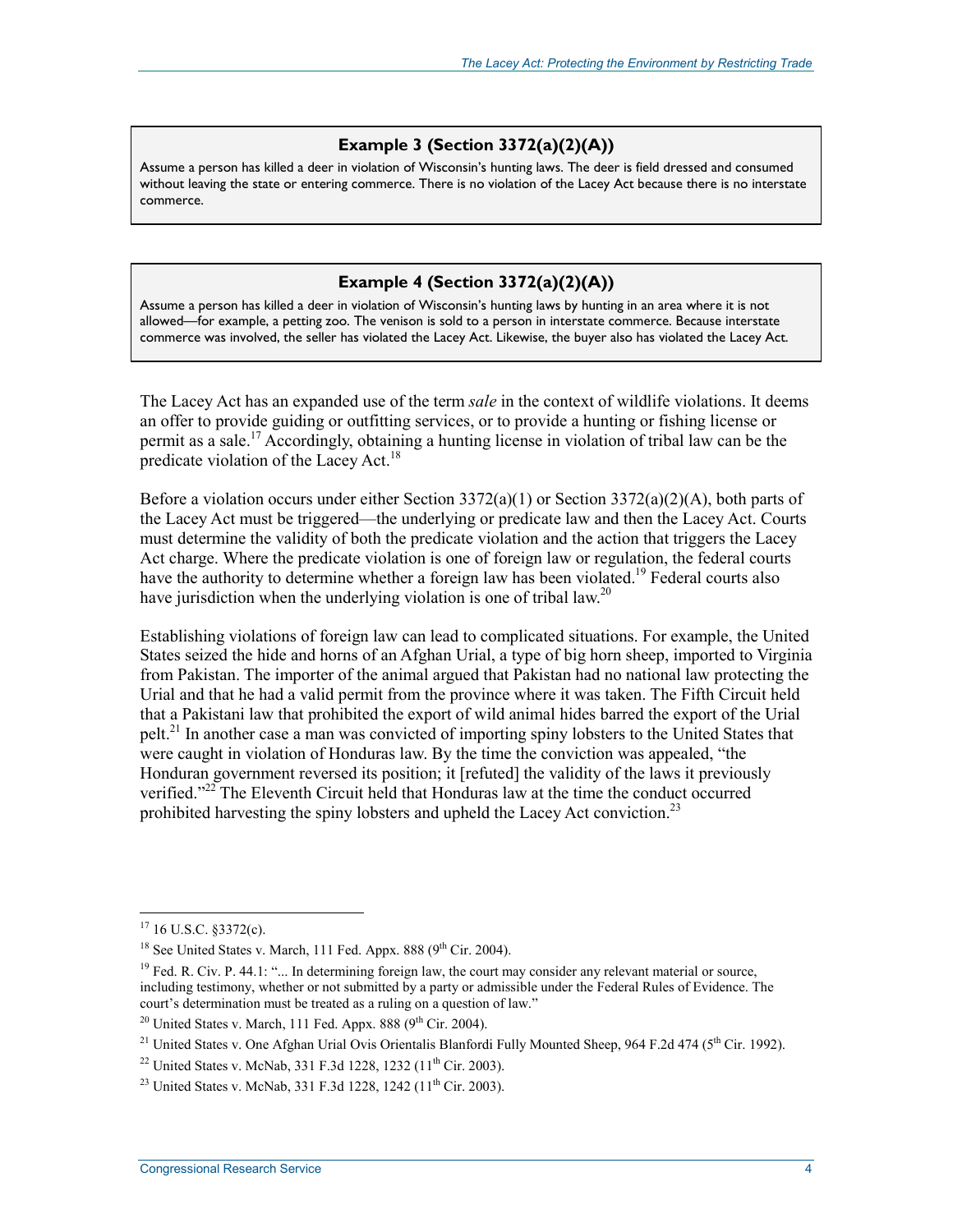In determining that the predicate violation occurred, the court does not have to find that the procedures of that jurisdiction were followed. Federal procedural rules apply.<sup>24</sup> For example, the Fourth Circuit has held that the general federal statute of limitations applies.<sup>25</sup> For a Lacey Act violation, there is a five-year statute of limitations.<sup>26</sup>

## **Lacey Act Prohibitions Related to Plants**

The Lacey Act definition of plant was expanded in 2008 to include any wild member of the plant kingdom including roots, seeds, parts, or products, including trees.<sup>27</sup> Prior to the  $2008$ Amendments, the Lacey Act applied only to those plants that were indigenous to the United States and listed under one of the following: the Endangered Species Act (ESA); the Convention on International Trade in Endangered Species of Wild Fauna and Flora (CITES); or a state law to conserve species threatened with extinction.<sup>28</sup> It did not expressly apply to plant products. The revised definition has some exclusions, such as for scientific research and for plants that will be transplanted.<sup>29</sup> The Lacey Act prohibits four types of acts related to plants and requires submission of a declaration for importing plants.

### **Violations of U.S. or Tribal Law**

One prohibited activity is identical for plant violations as it is for wildlife violations. The Lacey Act makes it illegal to "import, export, transport, sell, receive, acquire, or purchase" plants if the plant was "taken, possessed, transported, or sold in violation of [U.S. or Indian tribal law]."30 As for the wildlife violations, these cases tend to be fact-specific. For example, the saguaro cactus, an icon of the American Southwest, is not protected under federal law but is under Arizona state law. Accordingly, taking a saguaro cactus would not be a Lacey Act violation under Section  $3372(a)(1)$ ,<sup>31</sup> but would be under Section  $3372(a)(2)(B)$ , as discussed below.

<u>.</u>

 $30$  16 U.S.C.  $\frac{$372(a)(1)}{2}$ .

<sup>&</sup>lt;sup>24</sup> See United States v. Thomas, 887 F.2d 1341, 1348-49 (9<sup>th</sup> Cir. 1989) (holding that the federal five-year statute of limitations applied, not the state one-year statute of limitations).

<sup>&</sup>lt;sup>25</sup> United States v. Borden, 10 F.3d 1058, 1062 ( $4<sup>th</sup>$  Cir. 1993) (rejecting the argument that the state one-year statute of limitations applied).

<sup>26 18</sup> U.S.C. §3282(a). See Agency Holding Corp. v. Malley-Duff & Assocs., Inc., 483 U.S. 143, 155 (1987) (holding in a RICO case that "if no statute specifically defines a limitations period ... for a particular offense, a 'catchall' statute operates to forbid prosecution, trial, or punishment 'unless the indictment is found or the information is instituted within five years next after such offense shall have been committed'").

 $27$  16 U.S.C. §3371(f).

<sup>28</sup> Prior to enactment of the 2008 Amendments, the act defined *plant* as: "any wild member of the plant kingdom, including roots, seeds, and other parts thereof (but excluding common food crops and cultivars) which is indigenous to any State and which is either (A) listed on an appendix to the Convention on International Trade in Endangered Species of Wild Fauna and Flora, or (B) listed pursuant to any State law that provides for the conservation of species threatened with extinction." 16 U.S.C. §3371(f) (2007).

 $^{29}$  An interim final regulatory definition of common food crops and cultivars was issued in July 2013, to take effect September 9, 2013 (definitions of *commercial scale* and *tree*), and August 8, 2013 (all other definitions). 78 Fed. Reg. 40940 (July 9, 2013). A draft definition was issued on August 4, 2010. 75 Fed. Reg. 46859.

 $31$  See United States v. Miller, 981 F.2d 439 (9<sup>th</sup> Cir. 1992) (case pre-dating the 2008 Amendments).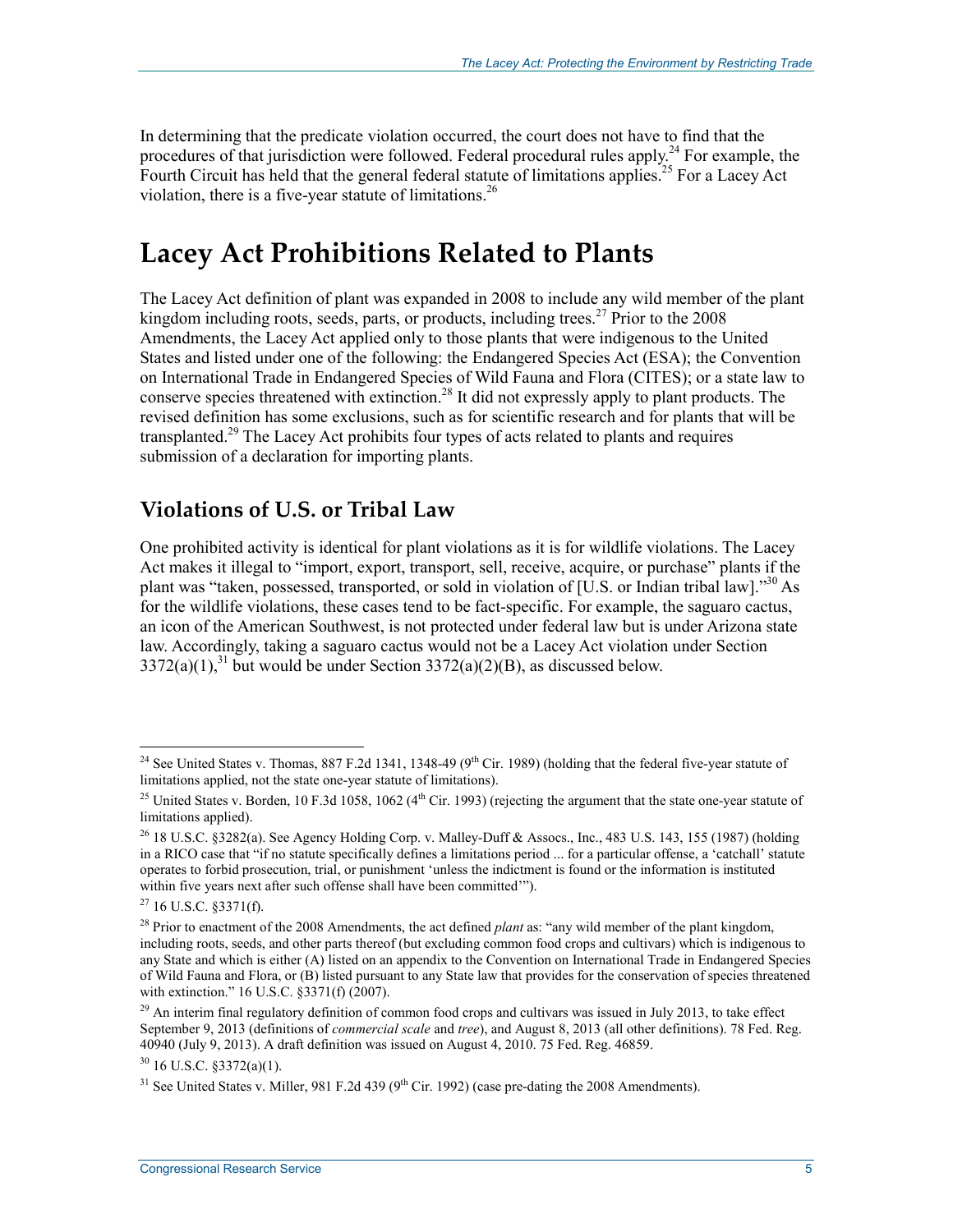#### **Example 5 (Section 3372(a)(1))**

A person in New York found sandplain gerardia on federal lands, a plant listed as endangered under the ESA. That person kills the plant. The person has violated the ESA,<sup>32</sup> but has not violated the Lacey Act because there has been no act of import, export, transport, sale, receipt, acquisition, or purchase of the plant.

#### **Example 6 (Section 3372(a)(1))**

A person digs up a Kuenzler hedgehog cactus (an endangered species) from a state park, which violates state law, and sells it to someone in another state. The buyer plants it in the perfect spot and it flourishes. Even though the plant does not die, there is still a violation of the ESA, which prohibits digging up endangered plants in violation of state law, as well as buying or selling them in interstate commerce.<sup>33</sup> Therefore, both the seller and the buyer have violated the ESA. Because there was a sale, both have also violated the Lacey Act.

### **Violations of State or Foreign Law Protecting Plants**

The 2008 Amendments added three other prohibited acts related to plants. The first directly relates to laws that conserve plants. It prohibits importing, exporting, transporting, selling, receiving, acquiring, or purchasing any plant in interstate or foreign commerce if that plant was taken, possessed, transported, or sold in violation of state or foreign laws that

- 1. protect plants;
- 2. regulate the theft of plants;
- 3. regulate the taking of plants from a park, forest reserve, or other officially protected area;
- 4. regulate the taking of plants from an officially designated area; or
- 5. regulate the taking of plants without, or contrary to, required authorization.<sup>34</sup>

Under this section, Section  $3372(a)(2)(B)(i)$ , it is illegal to take a plant, including a tree or a plant product, in interstate commerce, if the state or foreign country protected the specific plant in some way or protected the area from which the plant was taken, and that protection was violated. Under the 2008 Amendments, taking a saguaro cactus, as discussed above, would be prosecuted under Section 3372(a)(2)(B).

 $32$  16 U.S.C. §1538(a)(2).

<sup>33 16</sup> U.S.C. §1538(a)(2).

 $34$  16 U.S.C.  $$3372(a)(2)(B)$ .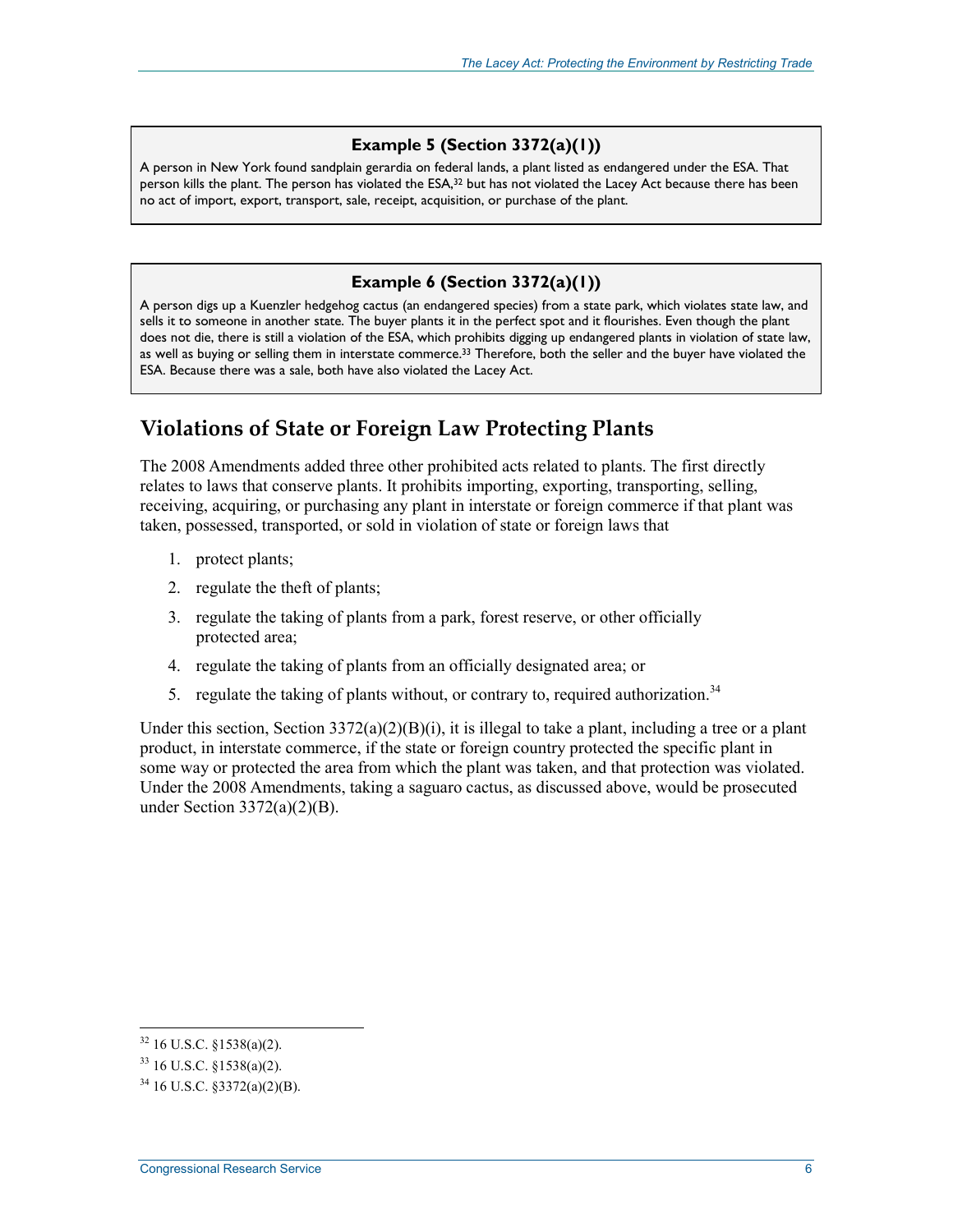#### **Example 7 (Section 3372(a)(2)(B)(i))**

A person takes wild sage leaves from the roadside of Turkey, and then brings the leaves into the United States for the person's own use. Assume it is against Turkish law to pick sage leaves off roadside plants without authorization. A Lacey Act violation occurred because the person imported sage leaves that violated a foreign law.

#### **Example 8 (Section 3372(a)(2)(B)(i))**

A person picks leaves of a plant that grows only in Turkey from the roadside and then brings the leaves into the United States to sell. Assume this violates Turkish law. Assume it is against U.S. law to sell those leaves. Prior to enactment of the 2008 Amendments there would be no Lacey Act violation, as the definition of *plant* at the time required that the plant be indigenous to the United States (or listed under ESA, CITES, or state law) for the prohibitions to apply, and underlying foreign law was not applicable in the pre-2008 Lacey Act.

### **Violations of State or Foreign Law Requiring Fees**

The other two plant prohibitions are less directly linked to conservation. One prohibition under the 2008 Amendments makes it illegal to import, export, transport, sell, receive, acquire, or purchase a plant in interstate or foreign commerce that was "taken, possessed, transported, or sold without the payment of appropriate royalties, taxes, or stumpage fees required for the plant by any law or regulation of any State or any foreign law."<sup>35</sup> Under this provision, the type of plant or the location of the plant is not at issue. The predicate act is based on whether the plant was harvested legally in relation to required fees. Prohibiting import, export, sales, and purchases of timber based on payment of fees could be argued as having a conservation interest by limiting illegally harvested trees, even if the illegality is related to paying fees, rather than the type or locale of the trees. The theory that this prohibition supports conservation is that lawless harvesting limits the economic advantage timber harvesting typically brings, such as funds for reforestation or other protections.<sup>36</sup> From an enforcement perspective, these violations can be easier to prove because there will be paperwork showing whether the fees were paid (as opposed to proof of illegal origin, for example), and the conservation benefits can more easily be realized.

#### **Example 9 (Section 3372(a)(2)(B)(ii))**

An American furniture manufacturer imports oak from Canada knowing that the price is good because the timber company selling the wood "knows a guy" who can avoid paying fees for cutting the trees. The American furniture company has violated the Lacey Act even though it was the timber company or "the guy" that did not pay the fees. The act prohibits purchase of timber taken or sold without paying appropriate taxes and royalties. It does not have to be the purchaser or importer that was required to pay the fees.

<sup>35 16</sup> U.S.C. §3372(a)(2)(B)(ii).

<sup>36</sup> See Cong. Rec. E533 (March 13, 2007) (Rep. Blumenauer: "By avoiding export duties, timber royalties and taxes on their profits, companies operating unlawfully are robbing national governments of in excess of \$15 billion annually on public lands alone. This loss in revenue decreases governments' ability to invest in the forestry sector to promote sustainable forest management and conserve their natural forest resources").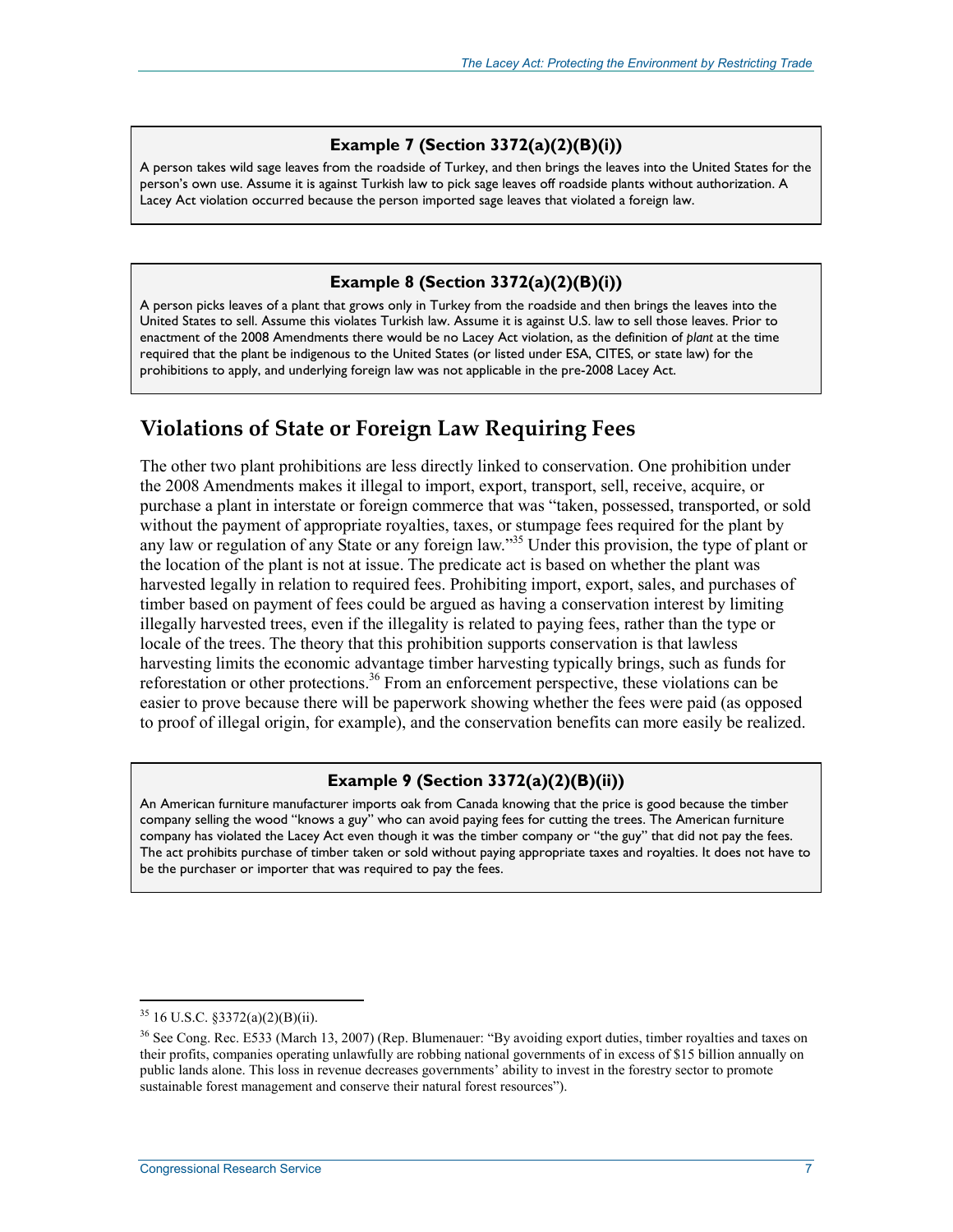### **Violations of State or Foreign Law Restricting Export**

The last prohibition added by the 2008 Amendments makes it illegal to import, export, transport, sell, receive, acquire, or purchase a plant in interstate or foreign commerce that was "taken, possessed, transported, or sold in violation of any limitation under any law or regulation of any State, or under any foreign law, governing the export or transshipment of plants.<sup>537</sup> Because there is no specific requirement that the export law relate to conservation, some could contend this provision is more likely to preserve trade advantages, rather than to protect ecosystems. But the argument could be made that any restriction of trade in wood and wood products provides conservation benefit by potentially limiting the amount of wood that is harvested and exported. These export laws can serve as an enforcement "choke point" for that jurisdiction. Local officials can moderate how the wood being processed was taken, thus serving a conservation purpose. For example, by reviewing wood finishing, the foreign government has the opportunity to review harvesting issues, such as location and types of wood. Another conservation benefit to enforcing foreign export laws can be illustrated by the example of a country with a limited supply of a type of wood but an unlimited demand for that wood worldwide. If processing were allowed to occur outside of the country, that rare timber would be harvested without any limitation. By requiring local processing, harvest is limited to the speed of domestic manufacturing, thus conserving the timber. These provisions may also aid U.S. timber industry interests by restricting imported wood and wood products.

### **Example 10 (Section 3372(a)(2)(B)(iii))**

Under the law of a foreign country, only hand-made toothpicks may be exported. That same country has no restrictions on harvesting a common tree. A U.S. importer imports machine-made toothpicks, made of that common tree. The importer has violated the Lacey Act because it has imported plants (or plant products) in violation of a foreign law governing export of plants.

### **Declaration**

The 2008 Amendments also added a requirement for a declaration to be prepared by those importing plants under the act. Under Section 3372(f), after a period of time following enactment of the amendments (which occurred May 22, 2008), it became illegal to import a plant (or plant product) without a declaration showing the following:

- the scientific name (including genus and species);
- the value;
- the quantity, including unit of measure; and
- $\bullet$  the country from which the plant was taken.<sup>38</sup>

The declaration is submitted by the importer at the time of import. A copy of the form is maintained in either electronic or paper form by APHIS and CBP.

 $37$  16 U.S.C. § 3372(a)(2)(B)(iii).

 $38$  16 U.S.C.  $$3372(f)(1)$ .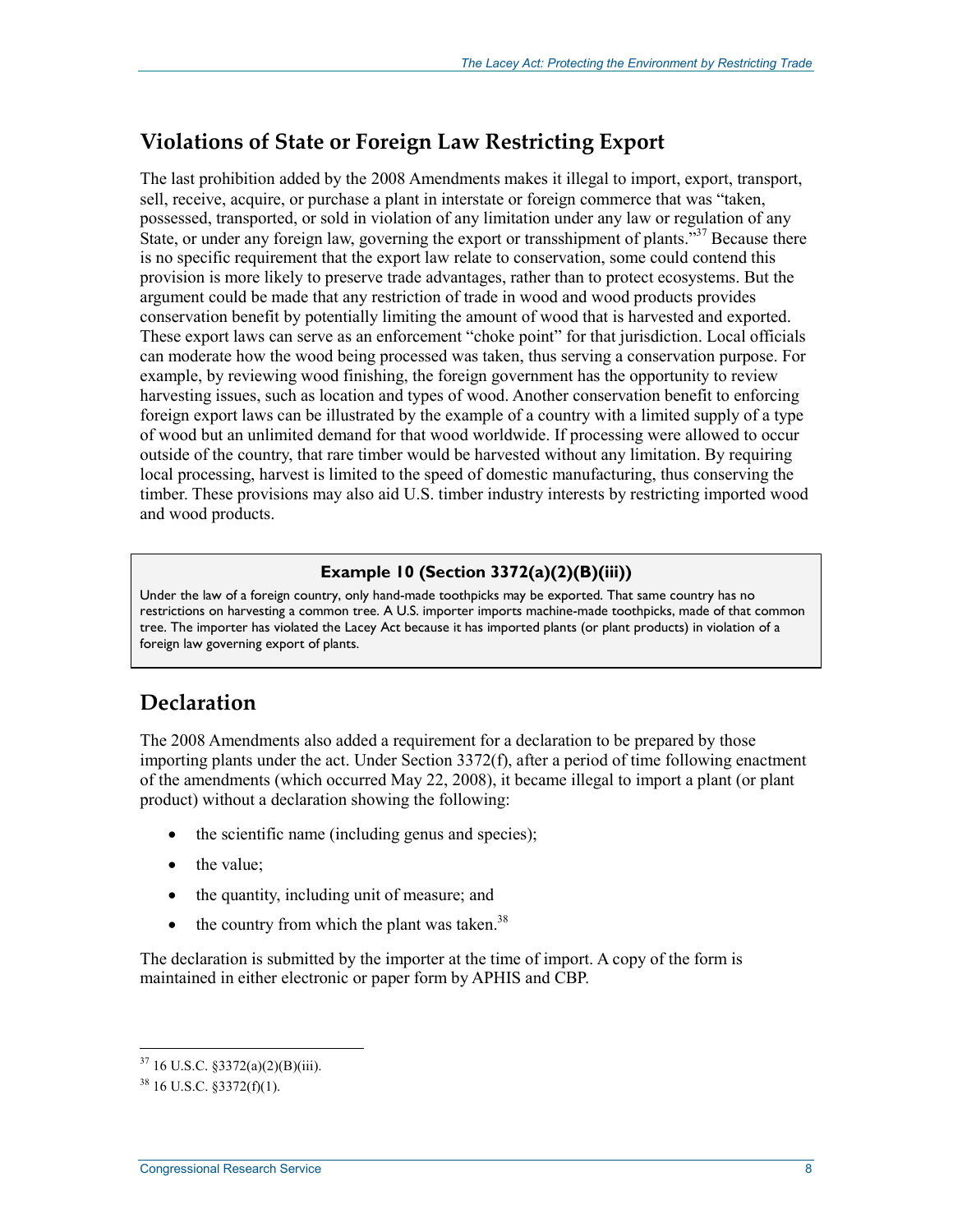The 2008 Amendments required the declaration as of December 15, 2008. However, in response to concerns about the complexity of implementing the declaration requirement, especially for importers of wood products, APHIS established a delayed enforcement schedule, setting compliance stages for some more complicated products for April 1, 2010.<sup>39</sup> Certain products, such as wooden furniture, still are not on an enforcement schedule. (See the **Appendix** for the Schedule.) While the declarations were required for all products as of December 15, 2008, APHIS said it would not prosecute for failure to have a declaration until the dates indicated in the implementation schedule. $40$ 

The 2008 Amendments also required APHIS to evaluate the declaration process within two years of enactment.<sup>41</sup> In February 2011, APHIS published a notice that it was initiating its review and seeking comments on the implementation of declarations.<sup>42</sup> A report must be submitted to Congress within six months of completing the review.<sup>43</sup> The report was submitted to Congress on May 21, 2013.<sup>44</sup>

## **Lacey Act Penalties: Civil Violations, Felonies, Misdemeanors, and Forfeiture**

While Section 3372 states what actions are not legal, Section 3373 tells what actions may be punished. The Lacey Act provides for civil and criminal penalties as well as forfeiture of the protected item. Some conduct can be subject to either civil or criminal charges. The choice is left to the prosecutors at the Department of Justice. These provisions took shape when the Lacey Act was significantly amended in 1981.<sup>45</sup>

### **Civil Violations**

For the violations described in the examples above (as opposed to marking or labeling violations) the standard for a civil violation is whether the person engaged in that conduct "in the exercise of due care should know that the fish or wildlife or plants were taken, possessed, transported, or sold in violation of, or in a manner unlawful under, any underlying law, treaty, or regulation."<sup>46</sup> If so, that person may be assessed "a civil penalty by the Secretary of not more than \$10,000 for each such violation.<sup> $347$ </sup> The penalty is reduced if the value of the wildlife or plants is less than \$350.<sup>48</sup>

<u>.</u>

 $47$  16 U.S.C.  $$3373(a)(1)$ .

 $48$  16 U.S.C.  $83373(a)(1)$ .

<sup>&</sup>lt;sup>39</sup> 74 Fed. Reg. 45415 (September 2, 2009).

<sup>40 74</sup> Fed. Reg. at 45416 (September 2, 2009).

 $41$  16 U.S.C. §3372(f)(4).

<sup>42 76</sup> Fed. Reg. 10874 (February 28, 2011).

 $43$  16 U.S.C. §3372(f)(5).

<sup>44</sup> Personal communication with Abbey L. Fretz, APHIS Congressional Affairs, and the author, July 16, 2013.

 $45$  P.L. 97-79.

 $46$  16 U.S.C. §3373(a)(1). Pursuant to Debt Collection Improvement Act of 1996 (P.L. 104-134), this penalty may be increased by the agency by publishing a notice in the *Federal Register*.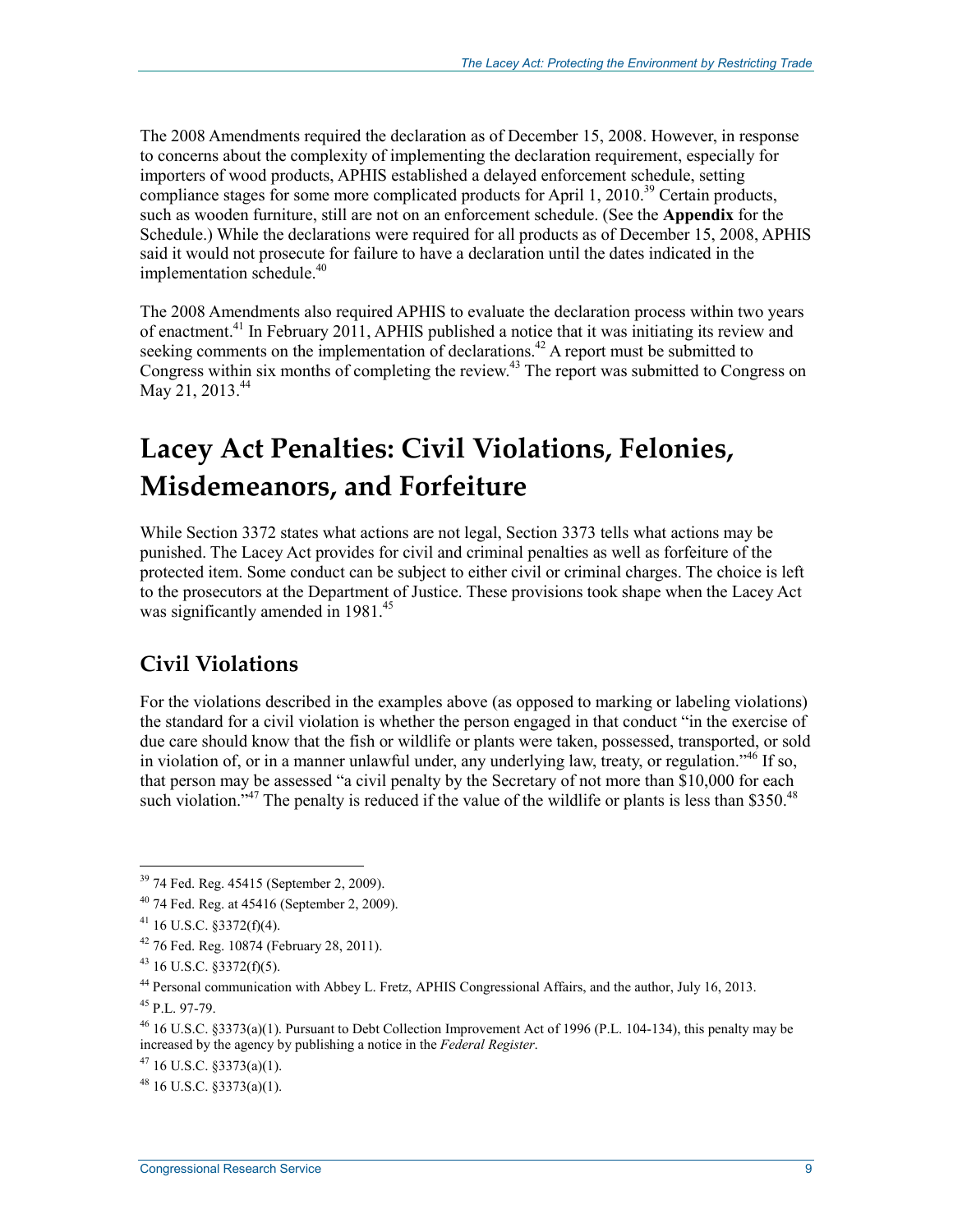The *exercise of due care* is a common legal phrase meaning the amount of attention a reasonable person in the same circumstances would use. Under this standard, a first-time buyer of imported animals, for example, is likely to be found to have less responsibility than an importer of those animals. It does not excuse deliberate ignorance. Due care requires what is reasonable, such as asking questions. The Senate report supporting the 1981 Amendments described the standard as follows: "Due care simply requires that a person facing a particular set of circumstances undertake[s] certain steps which a reasonable man would take to do his best to insure that he is not violating the law."<sup>49</sup>

According to that Senate report, the due care requirement was added to avoid overzealous prosecution of unknowing violators: "The civil penalty provisions are included with the understanding that they will not be administered to penalize innocent purchasers or consumers, but rather with the clear intent that they will be applied fairly in an equitable and nonabusive manner."<sup>50</sup>

### **Misdemeanors**

Similarly, the Lacey Act makes it a criminal misdemeanor for someone "who knowingly engages in conduct prohibited by any provision of this chapter,<sup>"51</sup> and "in the exercise of due care should know that the fish or wildlife or plants were taken, possessed, transported, or sold in violation of, or in a manner unlawful under, any underlying law, treaty or regulation."<sup>52</sup> The criminal misdemeanor provision explicitly requires that the action that triggers the Lacey Act violation be *knowingly* done. This means that the person must know he (or she) is doing the action, such as transporting the item or buying a wildlife or plant product, not that he knows he is doing something wrong.

For the predicate act, the standard for a misdemeanor, like the civil provision, is based on a *due care* standard: it applies to those who "in the exercise of due care should know" that something illegal was occurring. According to that same 1981 Senate report, this provision was included to avoid leaving "too much potential for abuse and indiscriminate enforcement efforts."<sup>53</sup>

Returning to *Example Two*, above, for illustration, proving the Lacey Act portion of the illegal feather purchase would require the buyer to know only that he was buying a wildlife or plant product, not that he knew he was buying illegal hummingbird feathers. But the predicate violation must also be proved—a court must find that the buyer in the exercise of due care should know that the product was somehow illegal.

<sup>49</sup> S.Rept. 97-123; 1981 U.S.C.C.A.N. 1748, 1757-58.

<sup>50</sup> S.Rept. 97-123; 1981 U.S.C.C.A.N. 1748, 1757.

 $51$  16 U.S.C. §3373(d)(2)—but not marking or labeling offenses.

 $52$  16 U.S.C.  $$3373(d)(2)$ .

<sup>53</sup> S.Rept. 97-123; 1981 U.S.C.C.A.N. 1748, 1750.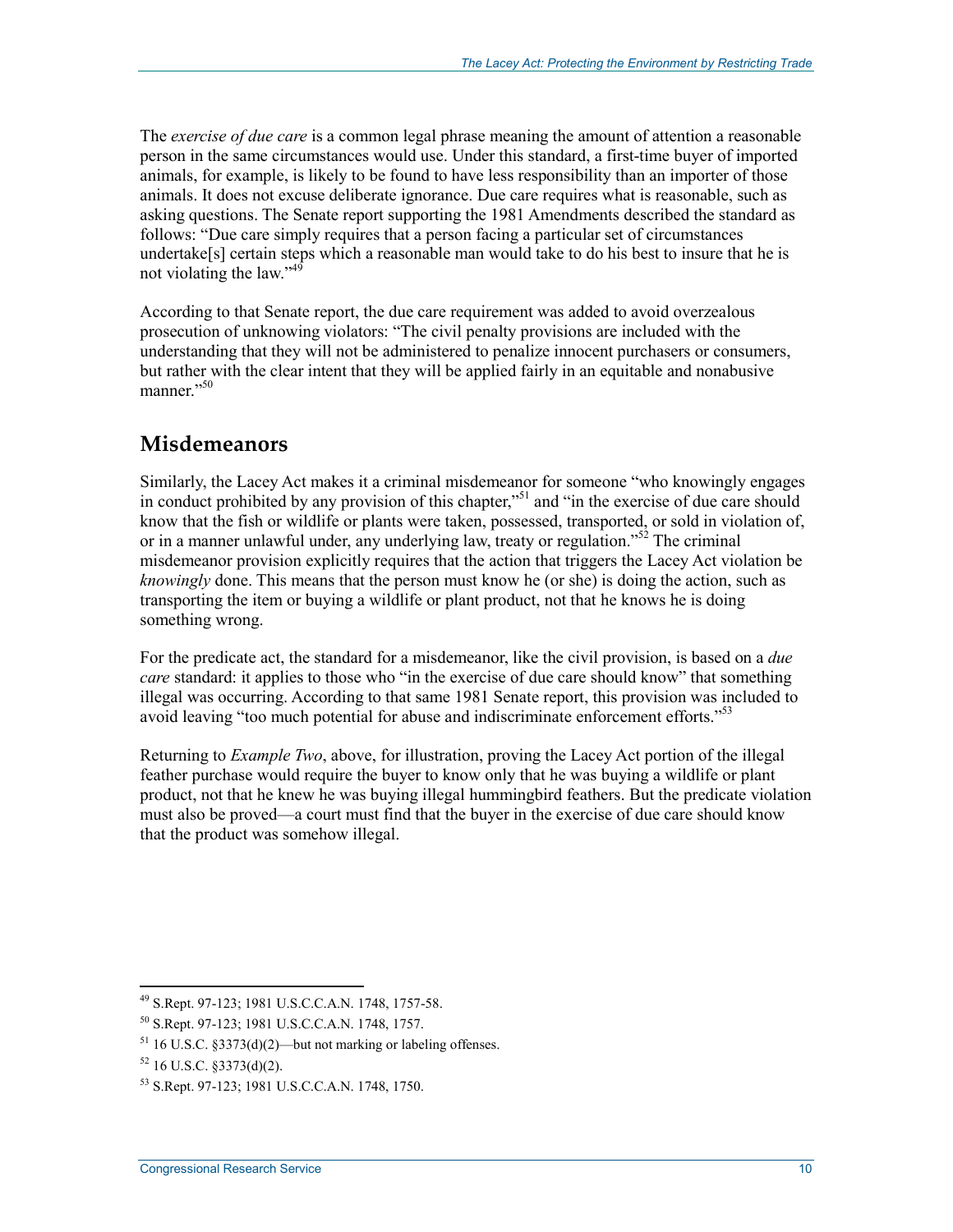#### **Example 2A—Expanded to Consider Misdemeanor Culpability**

A person buys a bag of feathers that includes some hummingbird feathers mixed in with legal goose down. It was the same price as every other bag of down. The person knowingly bought feathers, but in the exercise of due care he would have no knowledge that the feathers he bought were illegal. It is unlikely that a court would find the person by exercising due care should have known he was buying feathers that were taken in violation of federal law.

#### **Example 2B—Expanded to Consider Misdemeanor Culpability**

A person buys three tiny green feathers for the same price as a whole bag of down. This person also knowingly committed the act that triggers the Lacey Act by buying the feathers. It is likely that a court would find that this person when buying those tiny feathers did not exercise due care to discover whether a law had been violated. Two factors a court might expect a reasonable person to consider under the circumstances are that the feathers were unusual and that they were more expensive. The failure to ask reasonable questions could support a finding that the second buyer engaged in conduct prohibited by the act (buying feathers) and that any due care would have revealed that the feathers were taken in violation of law, establishing a Lacey Act violation.

A misdemeanor may be punished by up to one year in jail, in addition to or instead of the fine. Despite the Lacey Act authorizing a maximum \$10,000 fine for the misdemeanor, under the Criminal Fines Improvement Act, the maximum criminal penalty is adjusted to \$100,000 for an individual, and  $$200,000$  for an organization.<sup>54</sup>

### **Felonies**

The felony provision has a higher standard of culpability. Like the misdemeanor provision, it also requires the actor to know he or she was committing the action that triggers the Lacey Act violation—importing, exporting, engaging in the conduct to sell or purchase or attempt to sell or purchase an item taken in violation of another law—but it also requires that the actor know "that the fish or wildlife or plants were taken, possessed, transported, or sold in violation of, or in a manner unlawful under, any underlying law, treaty or regulation."<sup>55</sup> To be a felony there must be knowledge and one of two things: import or export;<sup>56</sup> or commercial conduct and a value of over \$350.<sup>57</sup> These requirements were included to avoid imposing big penalties on smaller offenders, according to the 1981 Senate report.<sup>58</sup> Additionally, that report indicates congressional intent to allow innocent violators to escape criminal prosecution, "the act's criminal culpability requirement assures that innocent violators of the act will not be subject to criminal penalties."59 Punishment for committing a felony includes incarceration of no more than five years, a fine of \$250,000 for individuals and \$500,000 for organizations, or both.<sup>60</sup>

<sup>&</sup>lt;sup>54</sup> The Criminal Fines Improvement Act of 1987 enhances criminal fines for those laws whose criminal fines have not been adjusted since 1987. The Criminal Fines Improvement Act applies two steps: first, classification of the offense based on the length of the incarceration provided by the underlying act (18 U.S.C. §3559); and second, calculation of the fine based on the offense classification (18 U.S.C. §3571).

 $55$  16 U.S.C. §3373(d)(1).

 $56$  16 U.S.C. §3373(d)(1)(A).

 $57$  16 U.S.C. §3373(d)(1)(B).

<sup>58</sup> S.Rept. 97-123; 1981 U.S.C.C.A.N. 1748, 1758.

<sup>59</sup> S.Rept. 97-123; 1981 U.S.C.C.A.N. 1748, 1759.

 $60$  16 U.S.C. §3373(d)(1). The Lacey Act indicates a maximum fine of \$20,000. The fines in the text are based on the (continued...)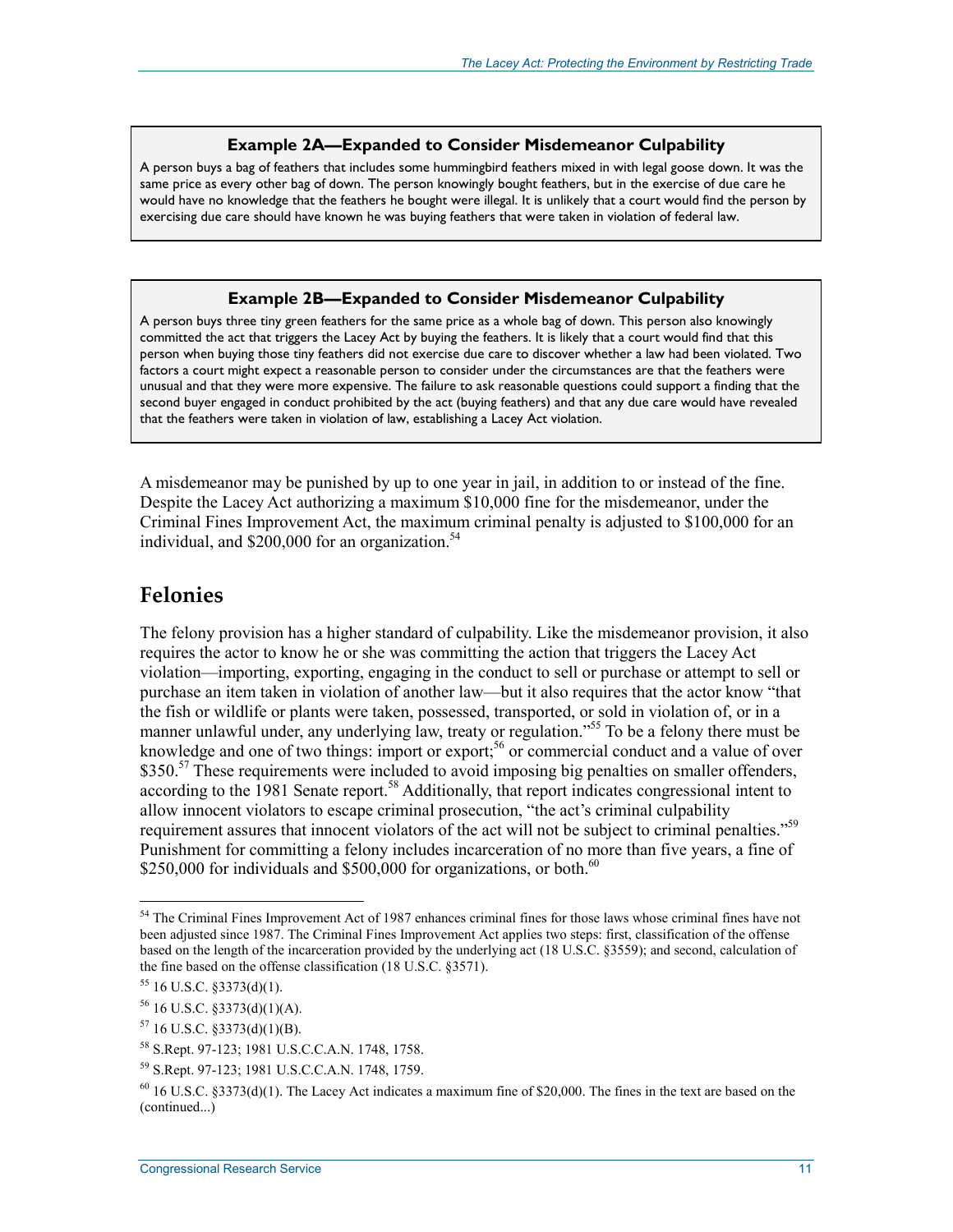To illustrate the felony provisions, consider *Example 4*, above, in which an Illinois buyer purchased a deer killed in violation of Wisconsin law. The court must find the buyer knew two elements: (1) that he was buying something; and (2) that the venison he was buying was illegal in some way.

#### **Example 4A—Expanded to Consider Felony Culpability**

The buyer purchased the venison at a farmers' market in November (a time when most, if not all states, allow deer hunting). He paid the going rate for the meat. Under this example, a court likely would find that the buyer had not criminally violated the Lacey Act. Everything was consistent with a bona fide purchase. A reasonable person would not know in these circumstances that the venison was tainted, nor in the exercise of due care would discover the underlying violation of law.

#### **Example 4B—Expanded to Consider Felony Liability**

The buyer, an avid deer hunter, purchased the fresh venison at midnight in the parking lot of a petting zoo where remains of the deer could be seen in a pile. The price was very cheap and the seller was wearing a mask. It seems likely a court would find the buyer had criminally violated the Lacey Act. The circumstances of the sale/purchase would cause a reasonable person to know something was wrong.

### **Forfeiture**

The Lacey Act also authorizes forfeiture of the illegal items. Forfeiture is where the government confiscates an item involved in a crime.<sup>61</sup> As the Ninth Circuit found in *United States v. 144,744 Pounds of Blue King Crab*, under the law, the illegally taken or imported item is considered contraband, even if possessing it would not otherwise be illegal.<sup>62</sup> If the forfeiture action is civil, the court does not have to find a person liable for wrongdoing. For example, in the case discussed earlier of the Urial (the big horn sheep from Pakistan), the suit was not against the importer for violating the Lacey Act, but was a case where the government seized the hide and horns from the importer.<sup>63</sup> The prosecution was against the contraband itself. Cases in which civil forfeiture is the only issue have case names where the item is named as the defendant. For criminal forfeiture actions, a successful suit requires conviction of the person who owned the contraband.

Forfeiture can serve two purposes: remedial or punitive. According to the Supreme Court, the remedial purposes include preventing forbidden merchandise from circulating, and reimbursing the government for investigation and enforcement expenses.<sup>64</sup> The punitive goals of forfeiture apply to criminal proceedings.

The Lacey Act applies civil forfeiture proceedings to "all fish or wildlife or plants imported, exported, transported, sold, received, acquired, or purchased contrary to [Section 3372 of the act]

1

<sup>63</sup> United States v. One Afghan Urial Ovis Orientalis Blanfordi Fully Mounted Sheep, 964 F.2d 474 (5<sup>th</sup> Cir. 1992).

<sup>(...</sup>continued)

enhanced amounts under the Criminal Fines Improvement Act.

<sup>61</sup> For a broader analysis of forfeiture, see CRS Report 97-139, *Crime and Forfeiture*, by Charles Doyle.

 $^{62}$  United States v. 144,774 Pounds of Blue King Crab, 410 F.3d 1131 (9<sup>th</sup> Cir. 2005) (holding that crab taken illegally was property that was illegal to possess and therefore fit the definition of contraband).

<sup>64</sup> One Lot Emerald Cut Stones v. United States, 409 U.S. 232, 237 (1972).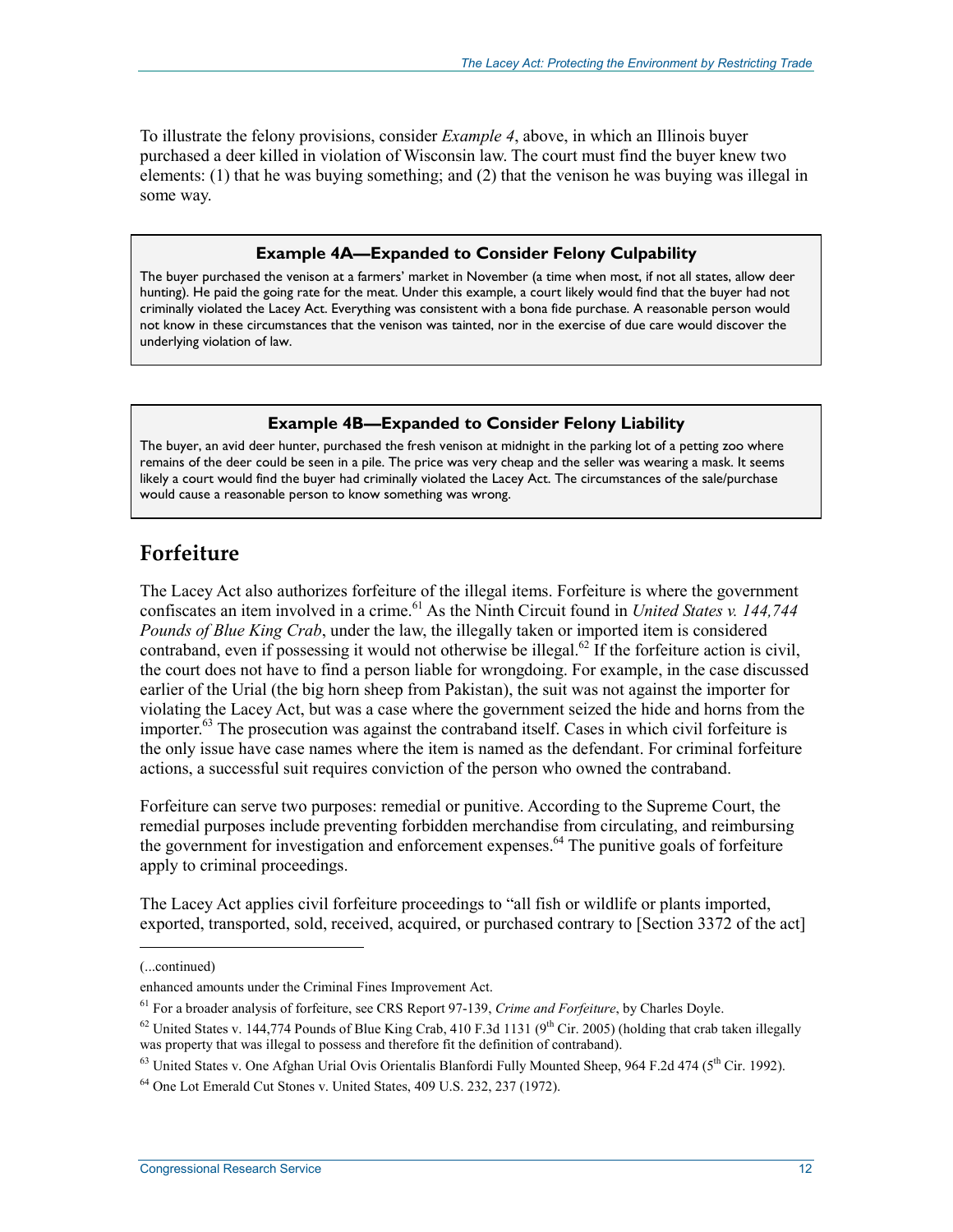... notwithstanding any culpability requirements for civil penalty assessment or criminal prosecution [under Section 3373 of the act]."<sup>65</sup> In situations where the wildlife or plants were part of a "criminal violation of this Act for which a felony conviction is obtained," the act allows civil forfeiture of the "vessels, vehicles, aircraft, and other equipment" used in committing the crime.<sup>66</sup>

Prior to the 2008 Amendments, courts held that there was no innocent owner defense to forfeiture under the Lacey Act. These decisions are based on the act's language that that "*all* fish or wildlife or plants [that violate Section 3372] shall be subject to forfeiture ..."67 According to the 1981 Senate report, forfeiture was to occur regardless of culpability: "The strict liability forfeiture section of these amendments would allow the protection of various species from harmful illegal trade by withdrawing illegal shipments from the marketplace even when the violation itself is inadvertent."<sup>68</sup>

The only defense described in that report was where the merchandise was without taint and the import ran afoul of the law only in a "minor, technical" manner.<sup>69</sup>

The Fifth Circuit pointed to that legislative background in finding that "the legislative history establishes that the forfeiture statute provides for strict liability, thereby eliminating any 'innocent owner' defense."<sup>70</sup> A federal court in Florida held that the Lacey Act does not provide for an innocent owner defense.71 As referenced above, in *United States v. 144,744 Pounds of Blue King Crab*, the Ninth Circuit has held that Lacey Act goods are contraband.<sup>72</sup>

The 2008 Amendments added the statement that civil forfeiture was to be "in accordance with the procedure established under [18 U.S.C. §§981-986]."<sup>73</sup> Under this statute, the Civil Asset Forfeiture Reform Act (CAFRA),<sup>74</sup> the government has the burden of proof by a preponderance of evidence.<sup>75</sup> The person owning the forfeited goods may also seek immediate release of the property pending trial.<sup>76</sup>

CAFRA allows a defense to a civil forfeiture for innocent owners, bona fide purchasers, and heirs.<sup>77</sup> However, under CAFRA, the innocent owner defense cannot be used for contraband. The exclusion states: "no person may assert an ownership interest under this subsection in contraband or other property that it is illegal to possess."78 As discussed above, the Ninth Circuit found that

<u>.</u>

<sup>72</sup> United States v. 144,774 Pounds of Blue King Crab, 410 F.3d 1131 (9<sup>th</sup> Cir. 2005).

 $73$  16 U.S.C. §3374(d).

74 P.L. 106-185.

 $65$  16 U.S.C. §3374(a)(1).

 $66$  16 U.S.C. §3374(a)(2).

 $67$  16 U.S.C. §3374(a)(1) (emphasis added).

<sup>68</sup> S.Rept. 97-123; 1981 U.S.C.C.A.N. 1748, 1760.

<sup>69</sup> S.Rept. 97-123; 1981 U.S.C.C.A.N. 1748, 1760.

<sup>&</sup>lt;sup>70</sup> United States v. One Afghan Urial Ovis Orientalis Blanfordi Fully Mounted Sheep, 964 F.2d 474, 476 (5<sup>th</sup> Cir. 1992). See also United States v. 2,507 Live Canary Winged Parakeets, 689 F. Supp. 1106, 1117 (S.D. Fla. 1988).

 $71$  United States v. Proceeds from Sale of Approximately 15,538 Panulirus Argus Lobster Tails, 834 F. Supp. 385 (S.D.) Fla. 1993).

 $^{75}$  18 U.S.C. §983(c)

<sup>76 18</sup> U.S.C. §983(f).

 $77$  18 U.S.C.  $$983(d)$ .

 $78$  18 U.S.C.  $$983(d)(4)$ .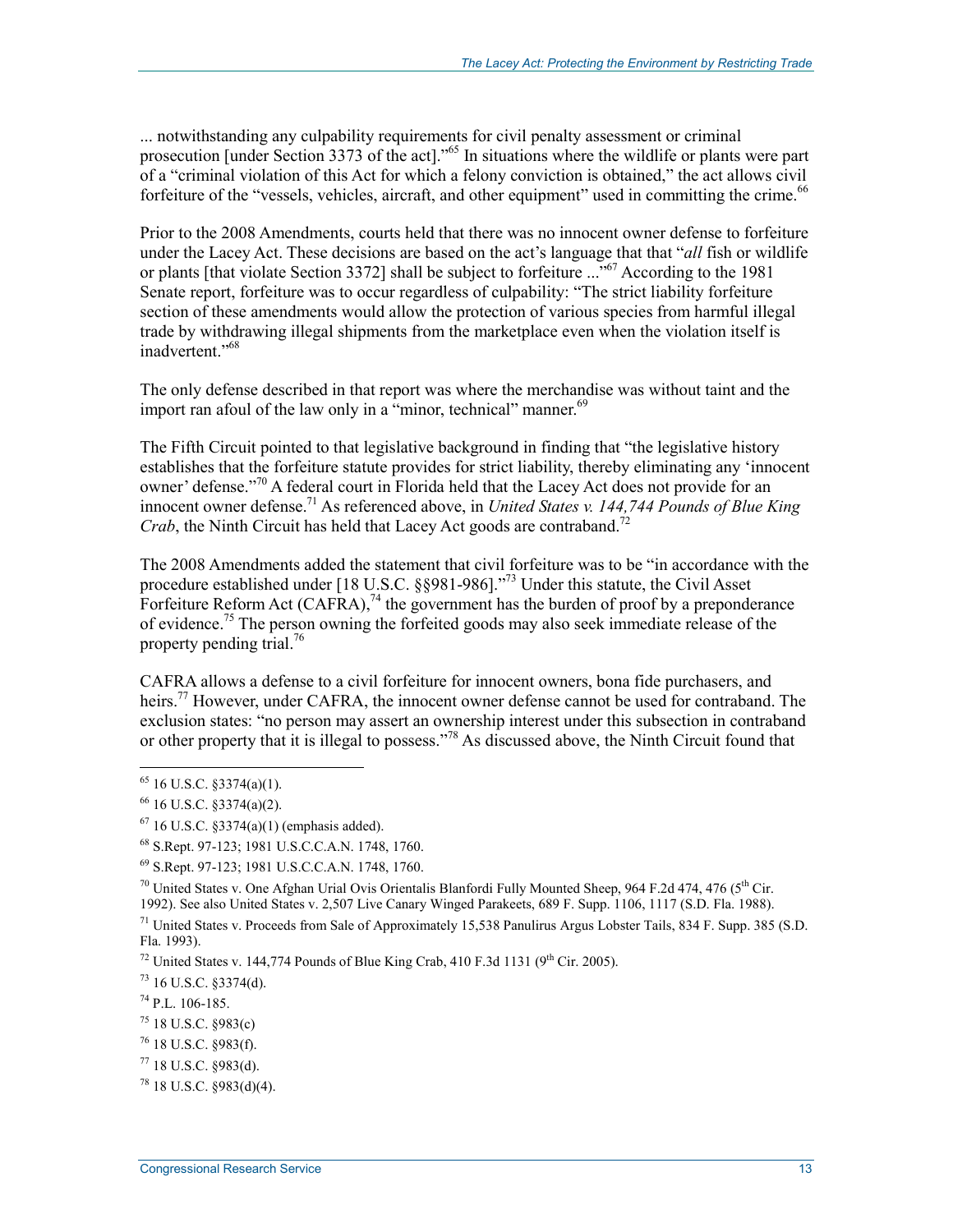goods taken in violation of the Lacey Act are contraband. Additionally, the 1981 Senate report described the goods in the same way: "The act provides for forfeiture of the fish, wildlife and plants on a strict liability basis because the merchandise is, in effect, contraband."<sup>79</sup>

A statement in the House report on the 2008 Amendments further references the *Blue King Crab* decision to note that incorporating CAFRA by reference may not provide a defense to the strict liability forfeiture provisions under the Lacey Act because of the ruling that goods are contraband under the act  $80$ 

However, it is possible to have the goods returned while the matter is still administrative, before it is referred to court. This is known as remission. Department of the Interior regulations that apply to forfeitures allow the possibility of remission in administrative forfeitures in rare circumstances. When FWS notifies a person that goods are forfeited, that person may file a petition for remission rather than a claim, which would refer the matter to court. Under 50 C.F.R. §12.24(f), the regulations provide that "If the Solicitor finds the existence of such mitigation circumstances," goods may be remitted. The only published decision available regarding forfeiture of plant products following the 2008 Amendments considered such a petition before rejecting it. $81$ According to that administrative case, the Solicitor considered "whether the facts demonstrate a person's honest and good faith intent to comply with the law, their diligence and efforts to comply, and whether the facts tend to show a lack of negligence or moral culpability for whatever failure or mistake is involved in the non-compliance ..."<sup>82</sup> This administrative forfeiture process appears consistent with the legislative discussion of allowing release of untainted goods related to innocent trade violations.

#### **Example 11—Forfeiture of Contraband**

While visiting Nicaragua, a couple buys a table made of a rare wood protected under U.S. law. When they enter the United States they lie on the customs declaration, saying the table was a different, non-protected species. They have violated the Lacey Act under Section 3372(a)(1), by transporting an item in violation of U.S. law by lying on a customs declaration. In addition to any civil or criminal prosecution against the couple, the table is contraband and may be seized by the government.

## **Gibson Guitar and the 2008 Amendments**

In August 2011, FWS executed search warrants at Gibson Guitar Corp. premises and seized wood imported from India. Reportedly, the FWS agents were armed. However, no charges were brought against Gibson or its officers. According to a statement from Gibson, the wood was certified by the Forest Stewardship Council<sup>83</sup> as sustainably harvested and was seized by FWS because it was

<sup>79</sup> S.Rept. 97-123; 1981 U.S.C.C.A.N. 1748, 1760.

<sup>80</sup> H.Rept. 110-882.

<sup>&</sup>lt;sup>81</sup> U.S. Department of the Interior v. Three Pallets of Tropical Hardwood (Crouch), INV. No. 2009403072, at 3 (Office of the DOI Solicitor June 22, 2010).

 $82$  U.S. Department of the Interior v. Three Pallets of Tropical Hardwood (Crouch), INV. No. 2009403072, at 4 (Office of the DOI Solicitor June 22, 2010). The Solicitor found no mitigating circumstances "[the importer] did not do all he could within his power to comply with regulations and ensure that the shipment was authorized by an export permit that properly documented the required information." *Id.* at 6.

 $83$  The Forest Stewardship Council (FSC) is a non-profit group that reviews forest management and production practices. It describes its certification as providing a basis "for socially and environmentally responsible purchasing (continued...)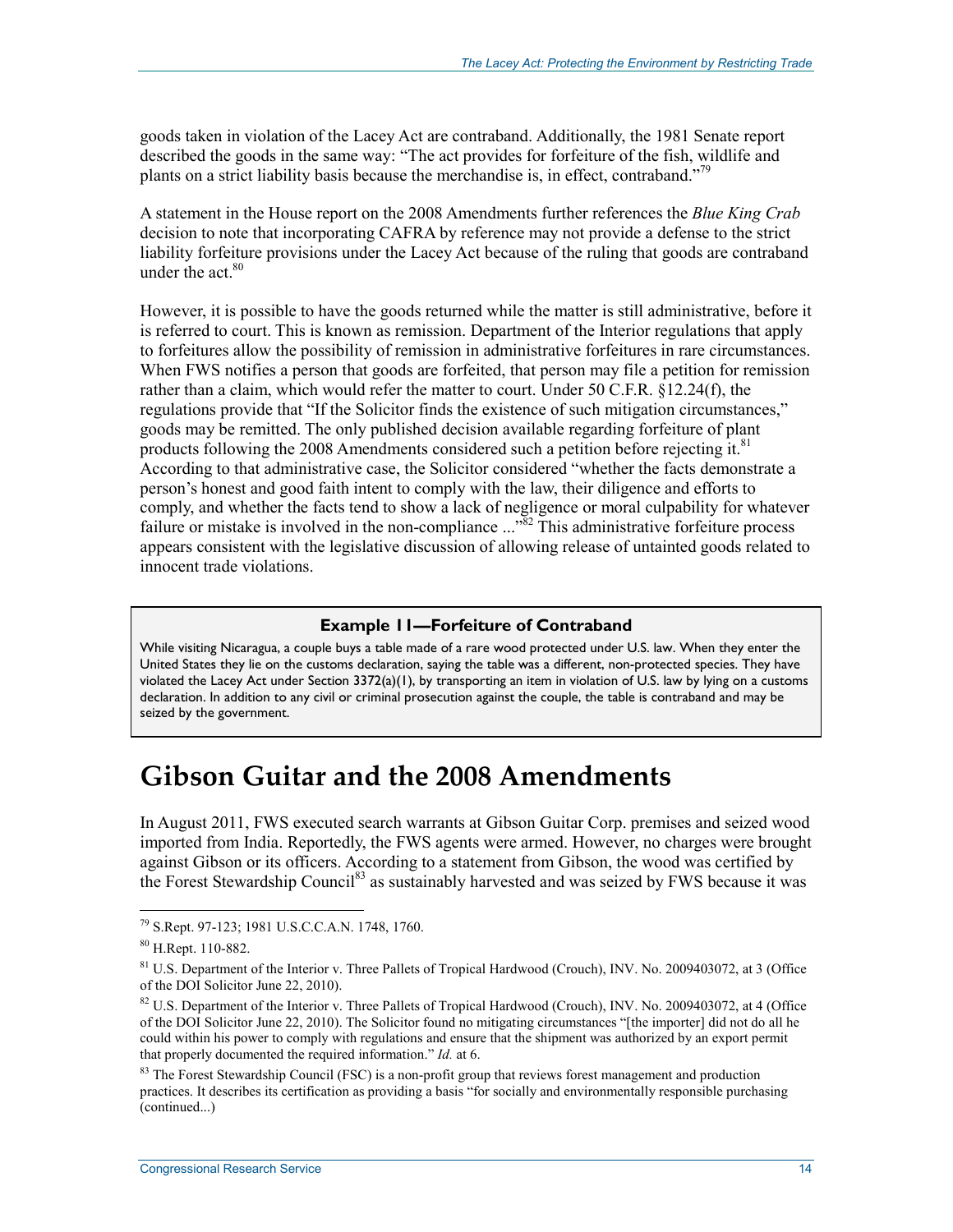"not finished by Indian workers."<sup>84</sup> FWS and the Department of Justice (DOJ) did not comment on the case, although the government settled this and other charges against Gibson, with Gibson paying a fine, and the government agreeing that India laws regarding exporting ebony and ray gain gerboard blanks were vague.<sup>85</sup> The wood was returned to Gibson.

Section 3375(b) of the Lacey Act authorizes federal agents to carry firearms when enforcing the act. It also allows execution of search and arrest warrants, including searching any vessels, packages, containers, documents, or permits related to the action.

### **Background**

To make sense of the statements in the affidavit prepared to obtain the search warrants, it helps to have some background of relevant trade terminology. Countries generally use the International Harmonized Commodity Description and Coding System (HS) to identify items being shipped. The United States implements the HS in the Harmonized Tariff Schedule of the United States (HTS). Therefore, where the shipment is of foreign origin, it will be identified with HS. Whether HS or HTS, the numbers correlate to the same items. The APHIS chart in the **Appendix** uses HTS numbers to identify what wood products required a declaration by what date.

For the purposes of the Gibson investigation, two HS codes are relevant. The first is HS 4407 wood split lengthwise that is greater than 6 mm thick. The second is HS 4408—wood veneers, less than 6 mm thick. According to a U.S. customs ruling in 1993, fingerboards for musical instruments, such as guitars and violins, are covered under HS 4407, meaning they are greater than 6 mm thick.<sup>86</sup> Veneer is defined by *Webster's New Collegiate Dictionary* as "a thin sheet of a material: a layer of wood of superior value or excellent grain to be glued to an inferior wood."

According to the affidavit prepared to obtain the Gibson search warrants, "India prohibits the export of products classified under HS Code 4407 for all plant species harvested in India, without exception."<sup>87</sup> Therefore, any wood exported from India under HS 4407 violates Indian law. The affidavit also indicates that exporting wood veneers from India under HS  $4408$  is legal.<sup>88</sup>

### **What the Affidavit for the Gibson Warrants States**

In order to obtain the search warrants, a Special Agent of FWS completed an affidavit outlining the basis for the search. Four search warrants were ultimately obtained to search Gibson's

<sup>(...</sup>continued)

decisions." See FSC website, http://www.fsc.org/about-fsc.html.

<sup>84</sup> *Gibson Guitar Corp. Responds to Federal Raid* (August 25, 2011), available at http://www.gibson.com/en-us/ Lifestyle/News/gibson-0825-2011.

<sup>85</sup> Criminal Enforcement Agreement between Department of Justice and Gibson Guitar Corp. (July 27, 2012), http://www.fws.gov/home/feature/2012/USvGibsonGuitarAgreement.pdf.

<sup>86</sup> Tariff classification ruling NY 881630 (January 26, 1993) (pertaining to sawn Indian rosewood (*Dalbergia latifolia*) and sawn Indian ebony (*Diospyros ebenum*)).

<sup>87</sup> John M. Rayfield, FWS, *Affidavit in Support of Search Warrant # 11-MJ-1067 A, B, C, D*, p. 4 (August 18, 2011) (hereinafter Affidavit). See also Affidavit, p. 8 ("Further research of ... all other published laws and regulations of the Government of India ... revealed no exceptions to this export prohibition").

<sup>88</sup> Affidavit at 7.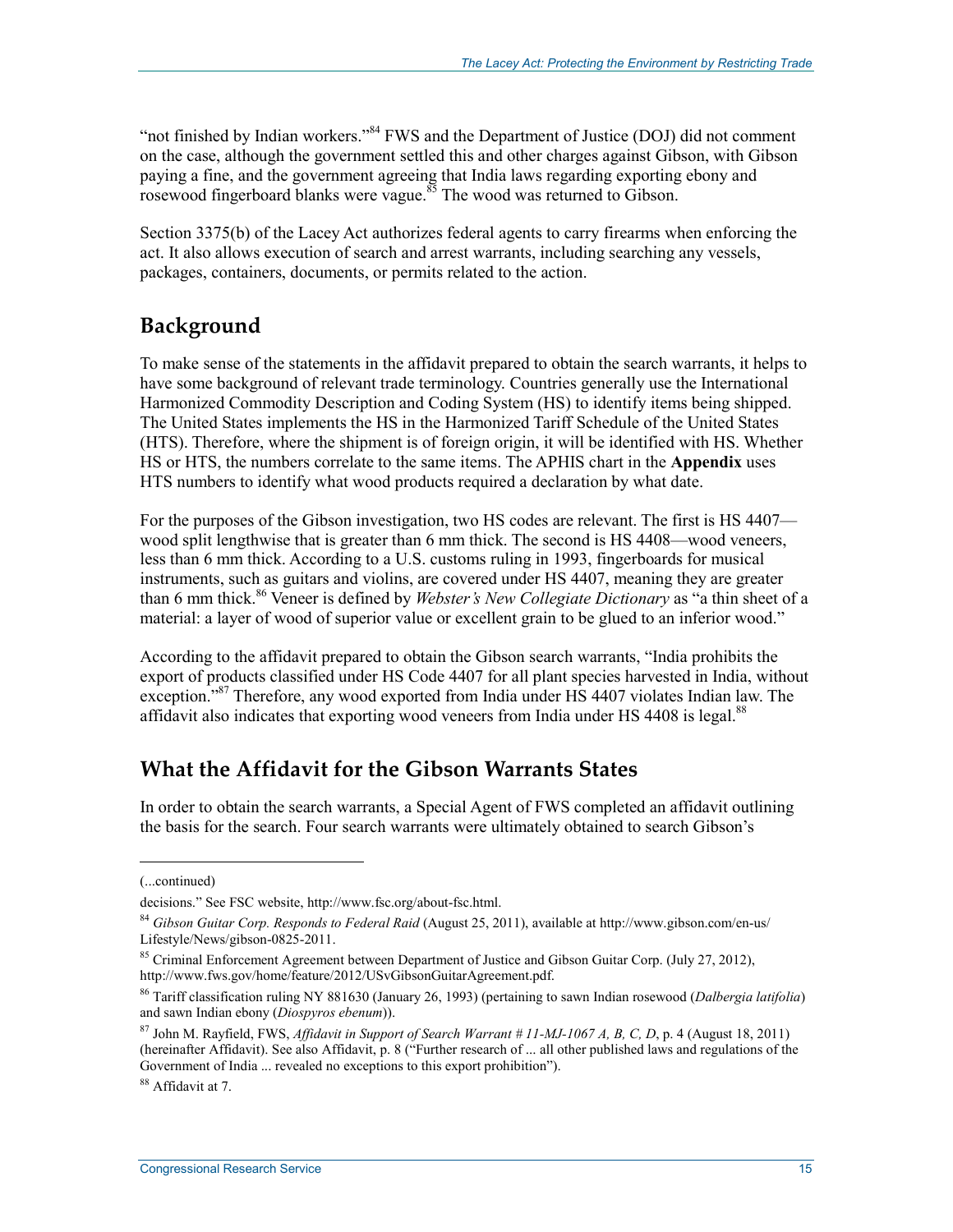manufacturing, rough mill, and corporate locations, as well as to search a delivery service. Two shipments formed the basis for the Affidavit: a shipment of ebony from India on June 27, 2011; and a shipment of rosewood and ebony from India on June 20, 2011, which was investigated after the June 27 shipment. $89$ 

#### **Shipment of June 27, 2011**

According to the Affidavit, a CPB official at the Dallas airport suspected a shipment of Indian ebony on June 27, 2011, violated the Lacey Act and referred the shipment to an FWS inspector.<sup>90</sup> The FWS inspector, CBP officer, and the APHIS specialist physically identified the shipment as containing sawn Indian ebony of a thickness of  $10 \text{ mm}$  described under HS 4407.<sup>91</sup> Multiple pieces of documentation accompanied this shipment. (See **Table 1**.) The information on the documents was not consistent, identifying different HS codes (for veneer, for fingerboards, for completed musical instrument parts); and different importers (one in Germany, one in Canada, and Gibson).

| <b>Document</b>                                                                          | <b>Contents as</b><br><b>Declared on Form</b>                                 | <b>HS Number</b>                                            | <b>Ultimate Receiver</b><br>of Goods | Other<br><b>Information</b>                                                                          |
|------------------------------------------------------------------------------------------|-------------------------------------------------------------------------------|-------------------------------------------------------------|--------------------------------------|------------------------------------------------------------------------------------------------------|
| Air Way Bill 589<br>2025 5804                                                            |                                                                               |                                                             | Theodor Nagel,<br>Gmbh (of Germany)  | Contact Luthier<br>Mercantile upon<br>import. Marked for<br>direct transport to<br>Nashville, TN     |
| Customs and Border<br><b>Protection Form</b><br>3461 (U.S. Customs<br>entry declaration) | <b>Veneer Sheets less</b><br>than 6 mm                                        | HS4408.90.0195                                              | Luthier Mercantile<br>(of Canada)    |                                                                                                      |
| Indian export<br>declaration (June 10,<br>2011)                                          | Indian ebony                                                                  | HS 9209.92.00<br>(finished parts of<br>musical instruments) |                                      |                                                                                                      |
| Certificate of Origin<br>from India                                                      | Indian ebony finger<br>boards, 10 mm thick                                    |                                                             | Nashville Airport                    |                                                                                                      |
| Lacey Act<br>Declaration (USDA<br>Form PPQ) (June 17,<br>2011)                           | Ebony fingerboards<br>for guitars: Diospyros<br>ebenum, harvested in<br>India | HS 4407.99.96                                               | Gibson Guitar Corp.                  | Document submitted<br>after shipment was<br>referred to FWS for<br>investigation on June<br>27, 2011 |

#### **Table 1. Documentation Accompanying Shipment of June 27, 2011**

**Source:** Congressional Research Service, based on information from John M. Rayfield, FWS, *Affidavit in Support of Search Warrant # 11-MJ-1067 A, B, C, D*, pp. 9-11 (August 18, 2011).

**Note:** Blanks in the table indicate that information was not available, but do not suggest that information was required.

<sup>89</sup> Neither Indian rosewood (*Dalbergia latifolia*) nor ebony (*Diospyros ebenum*) appears to be species protected under the Convention on International Trade of Endangered Species of Wild Fauna and Flora (CITES) or other American law at the time of the violation. Ebony from Madagascar, however, is a CITES Appendix II species as of June 12, 2013.

<sup>90</sup> Affidavit at 8.

 $91$  Affidavit at 8, 11.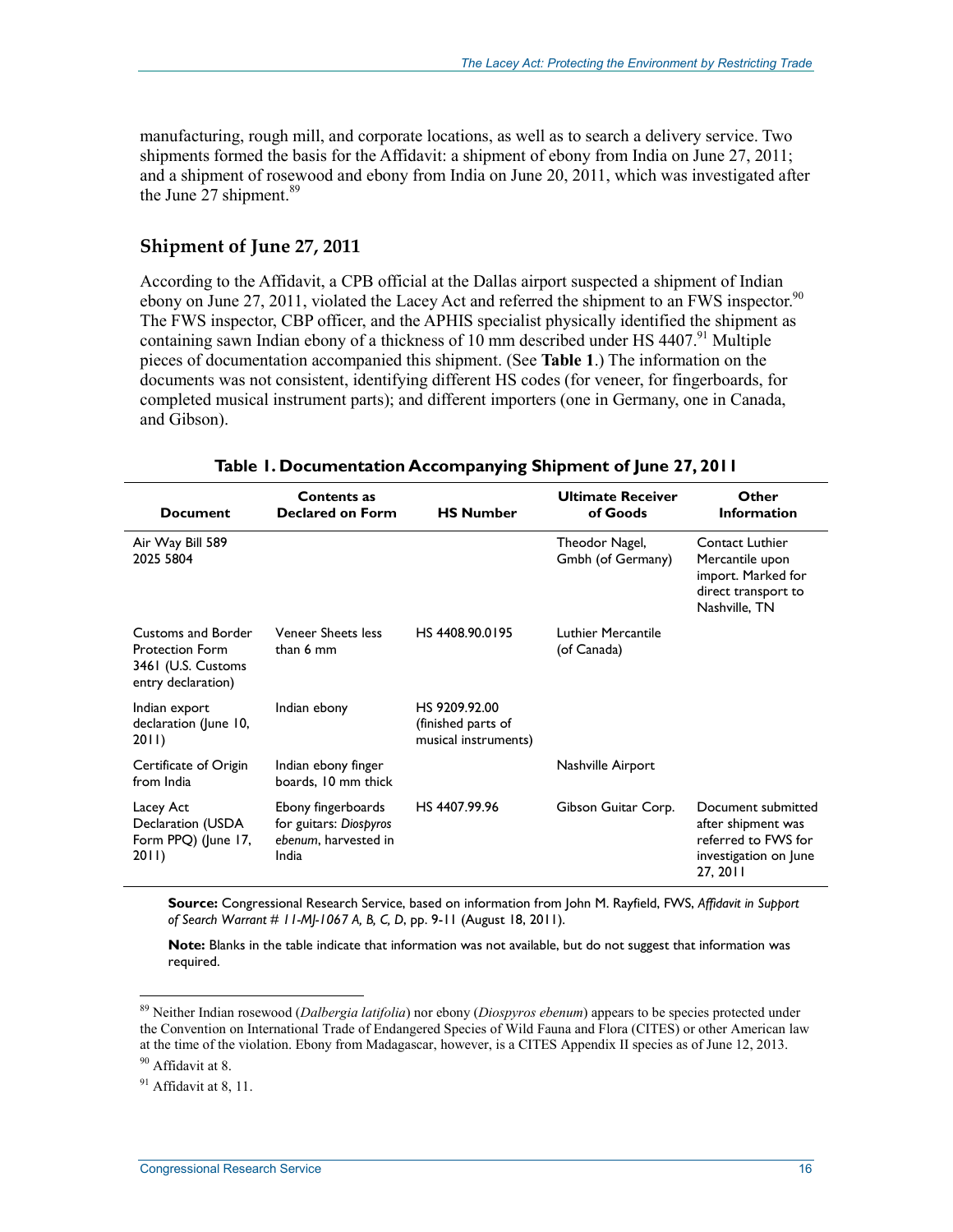The only form that identified the contents as being under HS 4407 and the ultimate receiver being Gibson, according to the information in the Affidavit, was the Lacey Act declaration submitted by Gibson. The declaration was submitted after the investigation had started. That declaration indicated that the shipment for Gibson contained ebony fingerboards under HS 4407. The problem is that India prohibits export of wood under HS 4407, according to the Affidavit. If the Gibson declaration is true, India export law has been violated. If India export law has been violated, it is possible that the predicate violation of the Lacey Act has been triggered and that a violation of Section 3372(a)(2)(B)(iii) has occurred. As discussed above, that section states that a Lacey Act violation has occurred if an item has been imported, exported, transported, sold, received, acquired, or purchased in interstate or foreign commerce and that item was taken, possessed, transported, or sold in violation of a state or foreign law that governs the export or transshipment of plants. There are no statements in the Affidavit regarding an Indian law protecting ebony or requiring royalties or fees, and thus it appears that FWS did not make a case that there was a violation of either Section  $3372(a)(2)(B)(i)$ —pertaining to foreign laws protecting plants; or Section 3372(a)(2)(B)(ii)—pertaining to foreign laws requiring payment of royalties, taxes, or stumpage fees. Any certification by the Forest Stewardship Council of the timber product would seem irrelevant, as forestry practices do not appear to be the issue in this case.

#### **Shipment of June 20, 2011**

The Affidavit also recounts facts relating to an earlier shipment that was discovered after the shipment of June 27, 2011. Again, CPB alerted FWS to a possible Lacey Act violation, in this case Indian rosewood and Indian ebony imported on June  $20$ ,  $2011<sup>92</sup>$  The details about this shipment's documentation are not as clear as for the June 27 shipment. However, the Affidavit indicates that the U.S. customs import declaration identifies Luthier Mercantile as the ultimate receiver of the goods, but that an email from Luthier Mercantile identified Gibson Guitar as the importer.<sup>93</sup> The Affidavit indicates that the shipment was "sawn Indian ebony and sawn Indian rosewood imported under HS code 4407."<sup>94</sup>

While Indian rosewood does not appear to be a protected species under CITES or the ESA, other types of rosewood do have import limitations. CITES lists Brazilian rosewood (*Dalbergia nigra*), Honduran rosewood (*Dalbergia stevensonii*), and Nicaraguan rosewood (*Dalbergia retusa*), thus restricting their trade. No similar restrictions of ebony were found at the time of the Gibson charges, although since then, ebony from Madagascar became listed as an Appendix II species.

### **Other Shipments to Gibson**

The Affidavit indicates that prior to these two shipments, Gibson has submitted Lacey Act declarations for wood products from India 11 times since August  $2010^{95}$  According to the Affidavit, the CPB database shows 11 shipments of rosewood and/or ebony from India to Gibson

 $92$  Affidavit at 14 (stating the shipment was discovered on July 28, 2011).

<sup>93</sup> Affidavit at 14.

<sup>&</sup>lt;sup>94</sup> Affidavit at 14.

 $95$  Affidavit at 11-12.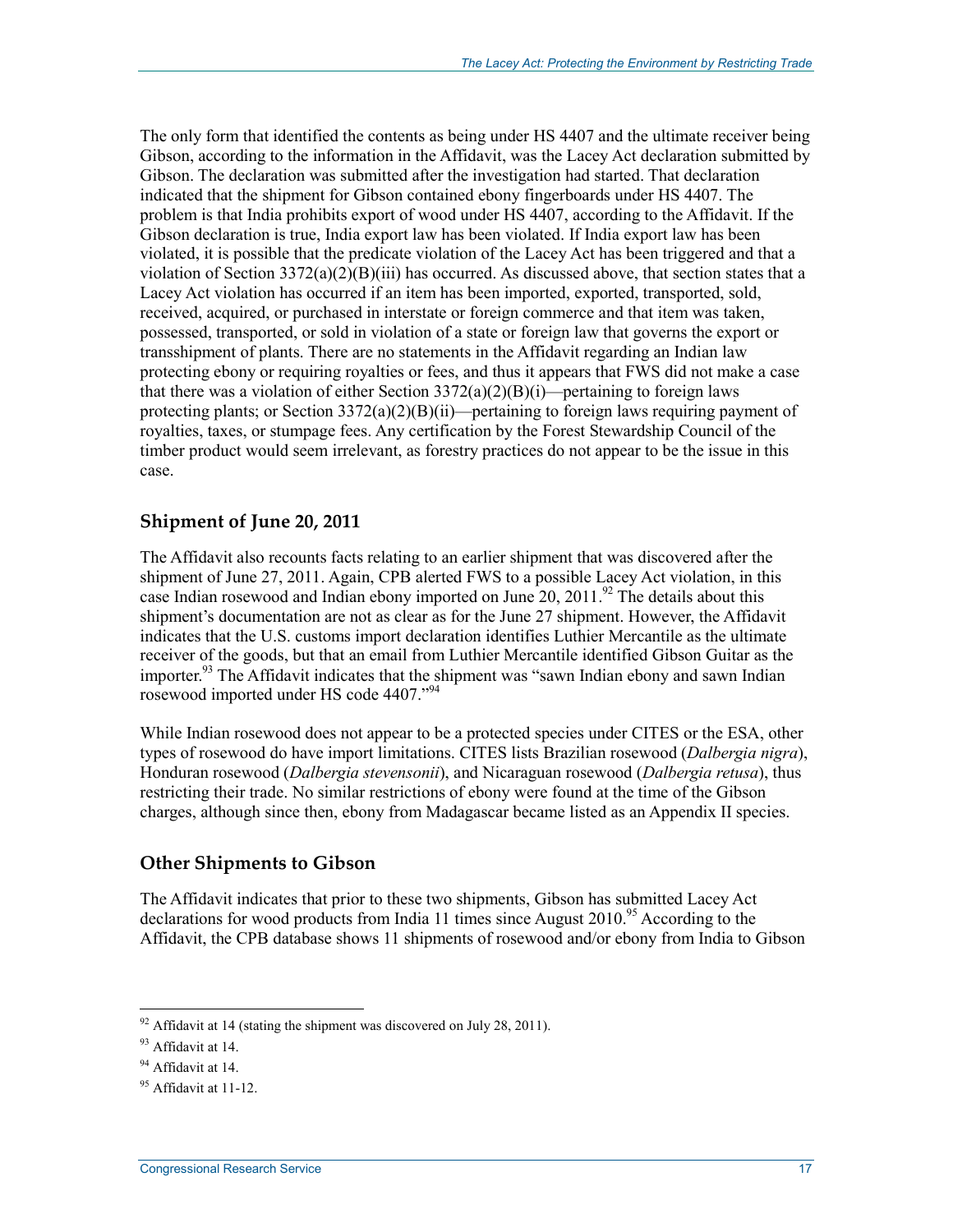under HS  $4407<sup>96</sup>$  FWS brought forfeiture actions for the ebony Gibson imported from Madagascar in 2008 and 2009,  $97$  and from India in June 2011.

Were Gibson to be charged under Section 3372(a)(B)(iii) for any of these shipments, which seems unlikely in light of the settlement agreement discussed below, rather than DOJ proceeding with a civil forfeiture action only.<sup>99</sup> DOJ would need to show that Gibson *knew* that the shipment violated a law related to export. It would not have to show that Gibson knew the specific Indian or Malagasy law, only that it was doing something illegal.<sup>100</sup> According to the Ninth Circuit, the Lacey Act does not require "that the violator know all the details of the statutes and regulations that make the conduct unlawful. It suffices that he knows, not only that he is importing or exporting [the plant or animal], but also that the [plants or animals] are tainted by a violation of some law.<sup>7101</sup> Under such circumstances, a court might consider Gibson's business importing wood;<sup>102</sup> that it had been charged with an import violation before;<sup>103</sup> and/or that the documentation was inconsistent (perhaps to conceal the violation) as evidence that Gibson knew the import was against the law.

### **Settlement**

In July 2012, Gibson reached a settlement with DOJ.<sup>104</sup> The settlement addresses charges and forfeitures from 2008 and 2009 imports, as well as the forfeiture from the 2011 investigation. In exchange for not being prosecuted, Gibson agreed to pay a \$300,000 penalty, donate \$50,000 to the National Fish and Wildlife Foundation, and withdraw its claims to recover the forfeited wood from Madagascar, reportedly valued at \$261,884.105 The contested wood from India was returned to Gibson.

In the agreement, Gibson acknowledged that it imported wood from Madagascar in 2008 and 2009 after learning that it was illegal. The United States acknowledged that the India tariff rules that were the basis for the 2011 investigation were inconsistent, and agreed not to enforce those rules until India clarified them. Gibson also agreed to enter a Lacey Act compliance program to

1

<sup>101</sup> United States v. Santillan, 243 F.3d 1125, 1129 ( $9^{th}$  Cir. 2001).

<sup>102</sup> See United States v. Three Pallets of Tropical Hardwood (Crouch), INV. No. 2009403072, at 5 (Office of the DOI Solicitor June 22, 2010) (rejecting a defense that the declaration requirement was new, holding that "a company that specializes in international shipments should be well versed in the applicable laws that govern such transactions").

<sup>103</sup> See United States v. Kuipers, 49 F.3d 1254 (7<sup>th</sup> Cir. 1995) (allowing DOJ to introduce other crimes in a Lacey Act case to show defendant *knew* he was violating the law).

<sup>104</sup> Criminal Enforcement Agreement between Department of Justice and Gibson Guitar Corp. (July 27, 2012), http://www.fws.gov/home/feature/2012/USvGibsonGuitarAgreement.pdf.

105 Department of Justice Press Release, *Gibson Guitar Corp. Agrees to Resolve Investigation into Lacey Act Violations* (August 6, 2012), available at http://www.justice.gov/opa/pr/2012/August/12-enrd-976.html.

<sup>&</sup>lt;sup>96</sup> Affidavit at 12-13.

<sup>97</sup> United States v. Ebony Wood in Various Forms, No. 3:10-cv-747 (M.D. Tenn. *administratively closed* September 28, 2011). See Heath E. Combs, *Gibson Raid Raises Attention on Lacey Act Enforcement*, Furniture Today (September 6, 2011), available at http://www.furnituretoday.com/article/print/542690-

Gibson raid raises attention on Lacey Act enforcement.php.

<sup>98</sup> United States v. 25 Bundles of Indian Ebony Wood, No. 3:11-cv-00913 (M.D. Tenn.).

<sup>99</sup> Forfeiture action has been initiated. United States v. Indian Ebony and Rosewood, No. 3:12-mc-00014 (M.D. Tenn. 2011) (complaint not yet filed).

<sup>&</sup>lt;sup>100</sup> See, e.g., United States v. Santillan, 243 F.3d 1125 (9<sup>th</sup> Cir. 2001) (holding that culpability was demonstrated by the fact that he lied about the parrots he was hiding in his car while crossing into the United States from Mexico).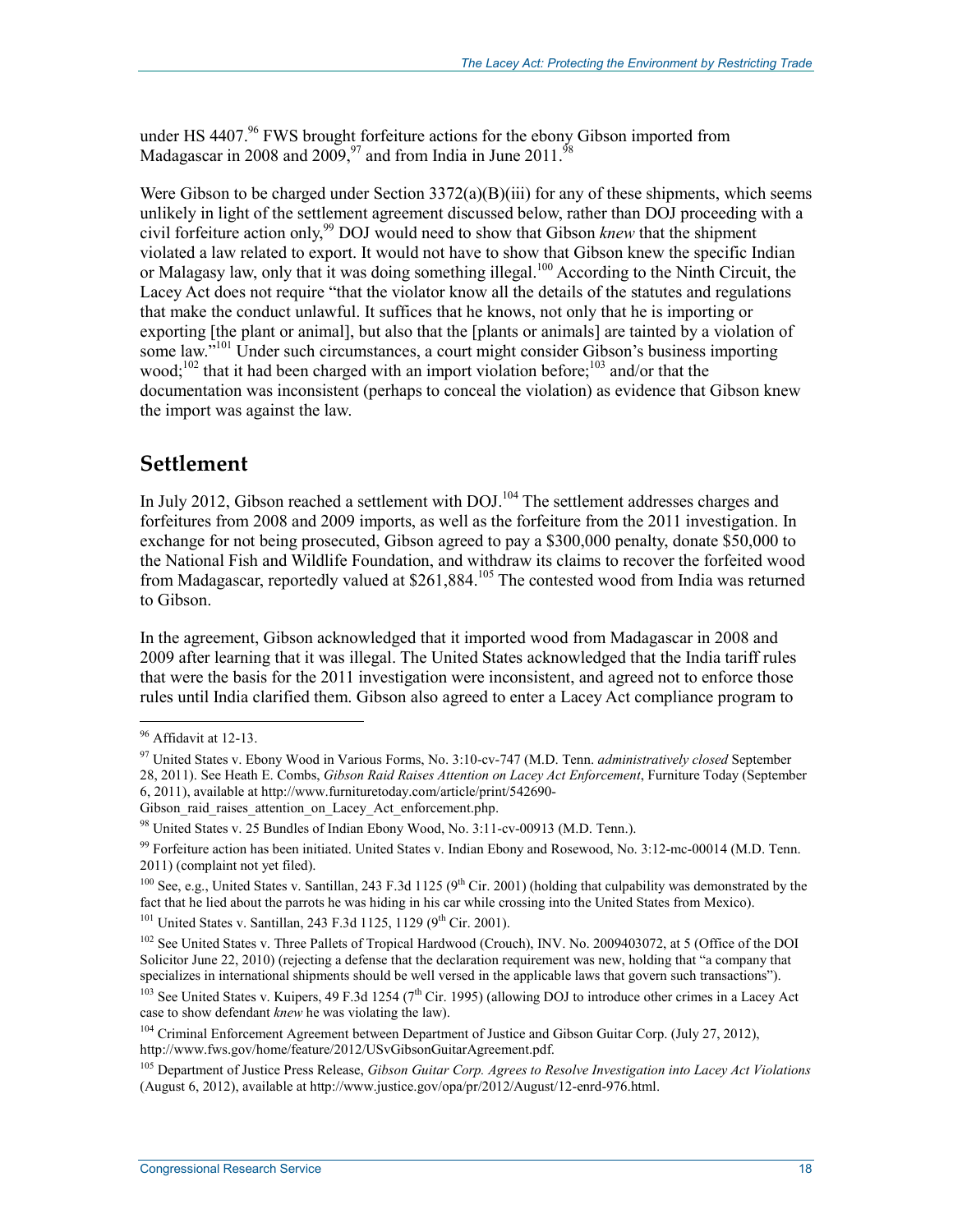improve its due care standards for determining wood origins. For example, it agreed to contact foreign governments directly to establish any export restrictions when using a new supplier or source country. It must report its compliance efforts to DOJ two times in the next 18 months. If Gibson complies with these terms, the United States has agreed not to pursue charges.

## **Legislation**

Legislation introduced in the  $113<sup>th</sup>$  Congress would alter many aspects of the act. Two bills would excuse unknowing shipment of species in certain circumstances. One of those bills, H.R. 3390, would restrict enforcement of the act (and the injurious species provisions found in 18 U.S.C. §42) to exclude public water systems or related conveyances. This would address concerns that interstate water distribution facilities could violate the Lacey Act by transporting species such as the zebra mussel. Similarly, H.R. 3105 would excuse commercial fish farmers from prosecution if a shipment "accidentally" contained a barred species, likely Asian carp.

H.R. 3280 would function as a grandfathering provision for the 2008 plant amendments. Under that provision, plant imports that occurred prior to May 22, 2008, would not be covered by the act; neither would products containing plants that were assembled prior to May 22, 2008.

H.R. 3324 would alter the plant declaration requirements under Section 3372(f) by requiring importers to possess the declaration, rather than filing it with the government, and to report the value of the plant products, rather than the import as a whole.

H.R. 2158 would exempt the export of banned pythons from prosecution under the Lacey Act under certain conditions.

The  $112<sup>th</sup>$  Congress also considered legislation to alter the Lacey Act, but in different ways. Three bills of the  $112^{th}$  Congress proposed limiting Lacey Act enforcement related to imports. H.R. 3210 would have restricted how the Lacey Act applied to wood imported prior to 2008 and composite wood products, and would have allowed an innocent owner defense to forfeiture actions. H.R. 4171/S. 2062 would have eliminated any reference to violations of foreign laws and ended criminal prosecutions for violating the Lacey Act.